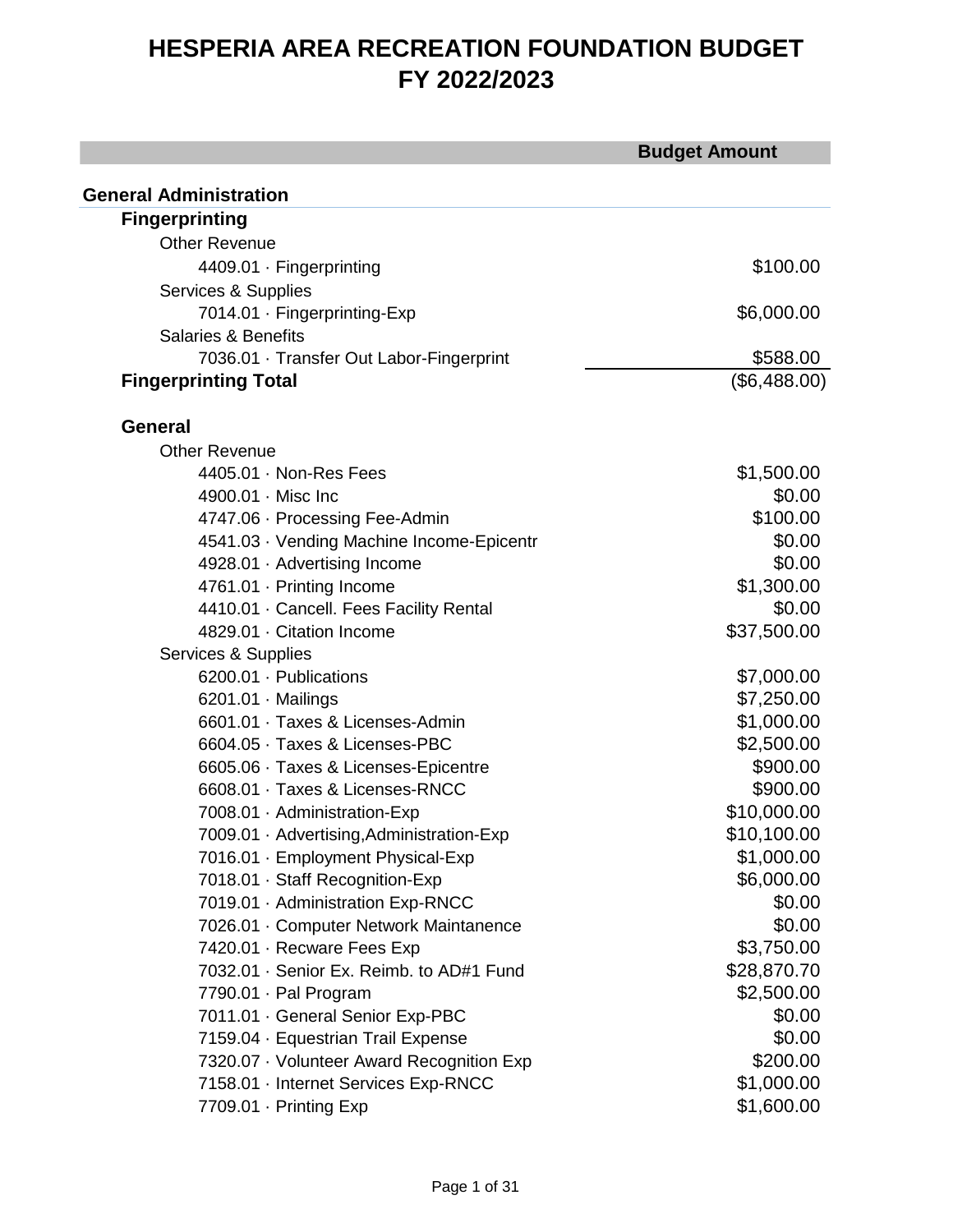| <b>Salaries &amp; Benefits</b>              |               |
|---------------------------------------------|---------------|
| 7040.01 · Transfer Out Labor-Foundation BOD | \$4,808.00    |
| <b>General Total</b>                        | (\$48,978.70) |
| (Over)/Short                                |               |
| <b>Other Revenue</b>                        |               |
| 6401.01 · Cash +Over/Short-LSCC             | \$0.00        |
| 6402.01 · Cash Over/Short-RNCC              | \$0.00        |
| (Over)/Short Total                          | \$0.00        |
| <b>Merchant Charges</b>                     |               |
| Services & Supplies                         |               |
| 6703.01 · Chg Fees-LS                       | \$3,200.00    |
| 6704.01 · Chg Fees-PS                       | \$0.00        |
| 6709.01 · Chg Fees-Square                   | \$120.00      |
| <b>Merchant Charges Total</b>               | (\$3,320.00)  |
| <b>Banking</b>                              |               |
| <b>Other Revenue</b>                        |               |
| 4100.01 · Interest Income                   | \$2,000.00    |
| 4407.01 · NSF/Service Charges               | \$0.00        |
| Services & Supplies                         |               |
| 7017.01 · Bank Service Charge-Exp           | \$1,950.00    |
| <b>Banking Total</b>                        | \$50.00       |
| <b>ASAP Late Fees</b>                       |               |
| <b>Other Revenue</b>                        |               |
| 4597.04 · ASAP Late Fees Cottonwood         | \$0.00        |
| 4598.04 · ASAP Late Fees Cypress            | \$0.00        |
| 4600.04 · ASAP Late Fees Hollyvale          | \$0.00        |
| 4680.04 · ASAP Late Fees Krystal            | \$0.00        |
| 4687.04 · ASAP Late Fees Mesquite Trls      | \$0.00        |
| 4689.04 · ASAP Late Fees Mission Crest      | \$0.00        |
| 4690.04 · ASAP Late Fees Topaz              | \$0.00        |
| 4679.04 · ASAP Late Fees Kingston           | \$0.00        |
| <b>ASAP Late Fees Total</b>                 | \$0.00        |
| <b>General Administration Total</b>         | (\$58,736.70) |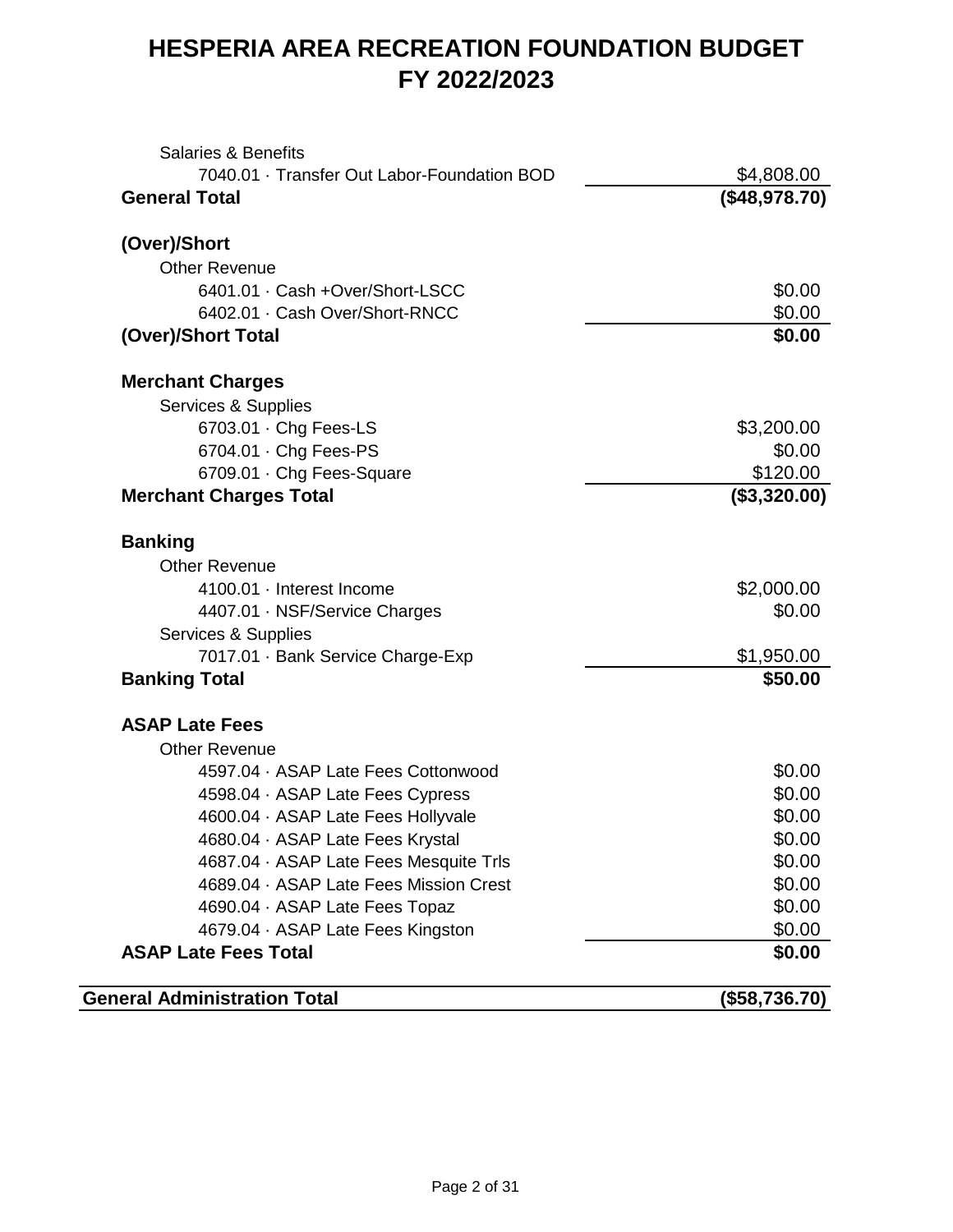#### **Historical Preservation**

| <b>Other Revenue</b>                              |              |
|---------------------------------------------------|--------------|
| 4554.01 · Hist. Preserv.Comm.                     | \$200.00     |
| Services & Supplies                               |              |
| 7154.01 · Hist Preservation Committee Exp         | \$300.00     |
| 7160.04 · Bldg. Maint Exp-Harrison Museum         | \$1,000.00   |
| 7163.04 · Operation Exp-Harrison Museum           | \$5,000.00   |
| 7162.04 · Display Exp-Harrison Museum             | \$400.00     |
| 7006.01 · General Exp-Hist. Preserv.              | \$150.00     |
| <b>Total</b>                                      | (\$6,650.00) |
| <b>Historical Preservation Total</b>              | (\$6,650.00) |
|                                                   |              |
| <b>Foundation</b><br><b>Donations</b>             |              |
| <b>Other Revenue</b>                              |              |
| 4772.08 · Donations-Restricted                    | \$0.00       |
| 4770.08 · Donations-Unrestricted                  | \$0.00       |
| Services & Supplies                               |              |
| 7397.08 · Donations Exp                           | \$0.00       |
| <b>Donations Total</b>                            | \$0.00       |
| <b>Scholarships</b>                               |              |
| <b>Other Revenue</b>                              |              |
| 4771.08 · Donations-Scholarships                  | \$0.00       |
| 4737.01 · Scholarship Fndraisng Donations         | \$900.00     |
| Services & Supplies                               |              |
| 7027.01 · Scholarship-Hesperia HS                 | \$0.00       |
| 7028.01 · Scholarship-Mojave HS                   | \$0.00       |
| 7031.01 · Scholarship-Oak Hills HS                | \$0.00       |
| 7029.01 · Scholarship-Sultana HS                  | \$0.00       |
| 7010.01 · Scholarship-Others                      | \$0.00       |
| 7737.01 · Scholarship Fundraisng Donations Exp    | \$0.00       |
| 7762.01 · Scholarship                             | \$3,000.00   |
| <b>Salaries &amp; Benefits</b>                    |              |
| 7738.01 · Transfer Out Labor-Scholarship Fundrais | \$0.00       |
| <b>Scholarships Total</b>                         | (\$2,100.00) |

**Foundation Total (\$2,100.00)**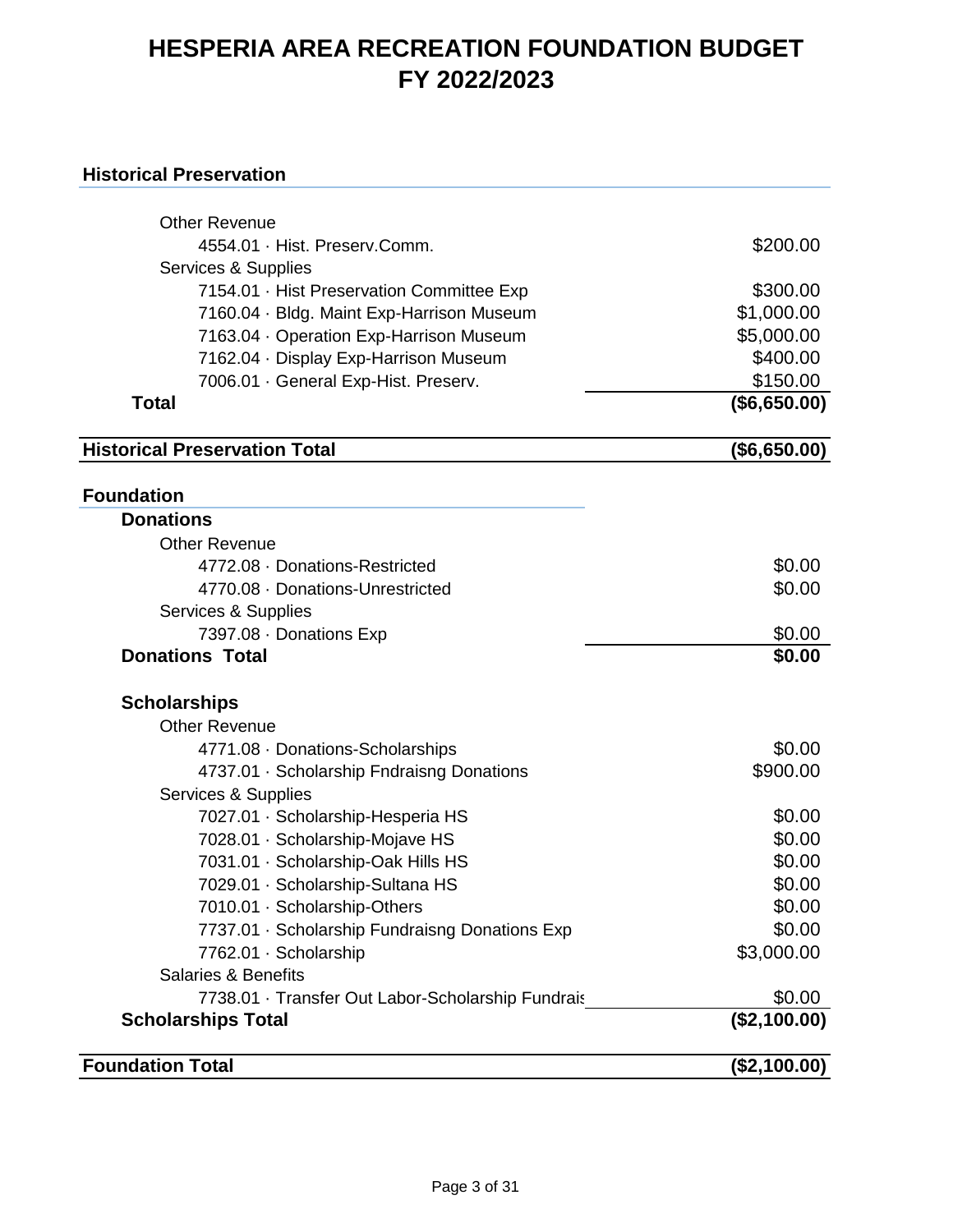#### **Contract Classes**

| <b>Fitness &amp; Fun</b>                 |            |
|------------------------------------------|------------|
| <b>Other Revenue</b>                     |            |
| 4611.06 · Fitness & Fun Exercise Class   | \$3,547.00 |
| Services & Supplies                      |            |
| 7261.06 · C.I. Fitness & Fun Exercise    | \$2,305.55 |
| 7389.06 · Fitness & Fun-General Exp      | \$20.00    |
| <b>Salaries &amp; Benefits</b>           |            |
| 7436.06 · Transfer Out Labor-Fitness/Fun | \$0.00     |
| <b>Fitness &amp; Fun Total</b>           | \$1,221.45 |
| <b>Line Dancing</b>                      |            |
| <b>Other Revenue</b>                     |            |
| 4636.06 · Line Dancing Class             | \$2,262.00 |
| Services & Supplies                      |            |
| 7378.06 · C.I. Line Dance                | \$1,470.30 |
| 7392.06 · Line Dance-General Exp         | \$20.00    |
| Salaries & Benefits                      |            |
| 7437.06 · Transfer Out Labor-Line Dance  | \$0.00     |
| <b>Line Dancing Total</b>                | \$771.70   |
| <b>Folkloric Belly Dance</b>             |            |
| <b>Other Revenue</b>                     |            |
| 4632.06 · Belly Dance Class              | \$728.00   |
| Services & Supplies                      |            |
| 7273.06 · C.I. Folkloric Belly Dnce      | \$473.20   |
| 7344.06 · Folk Belly Dance-General Exp   | \$20.00    |
| <b>Salaries &amp; Benefits</b>           |            |
| 7422.06 · Transfer Out Labor-Belly Dance | \$0.00     |
| <b>Folkloric Belly Dance Total</b>       | \$234.80   |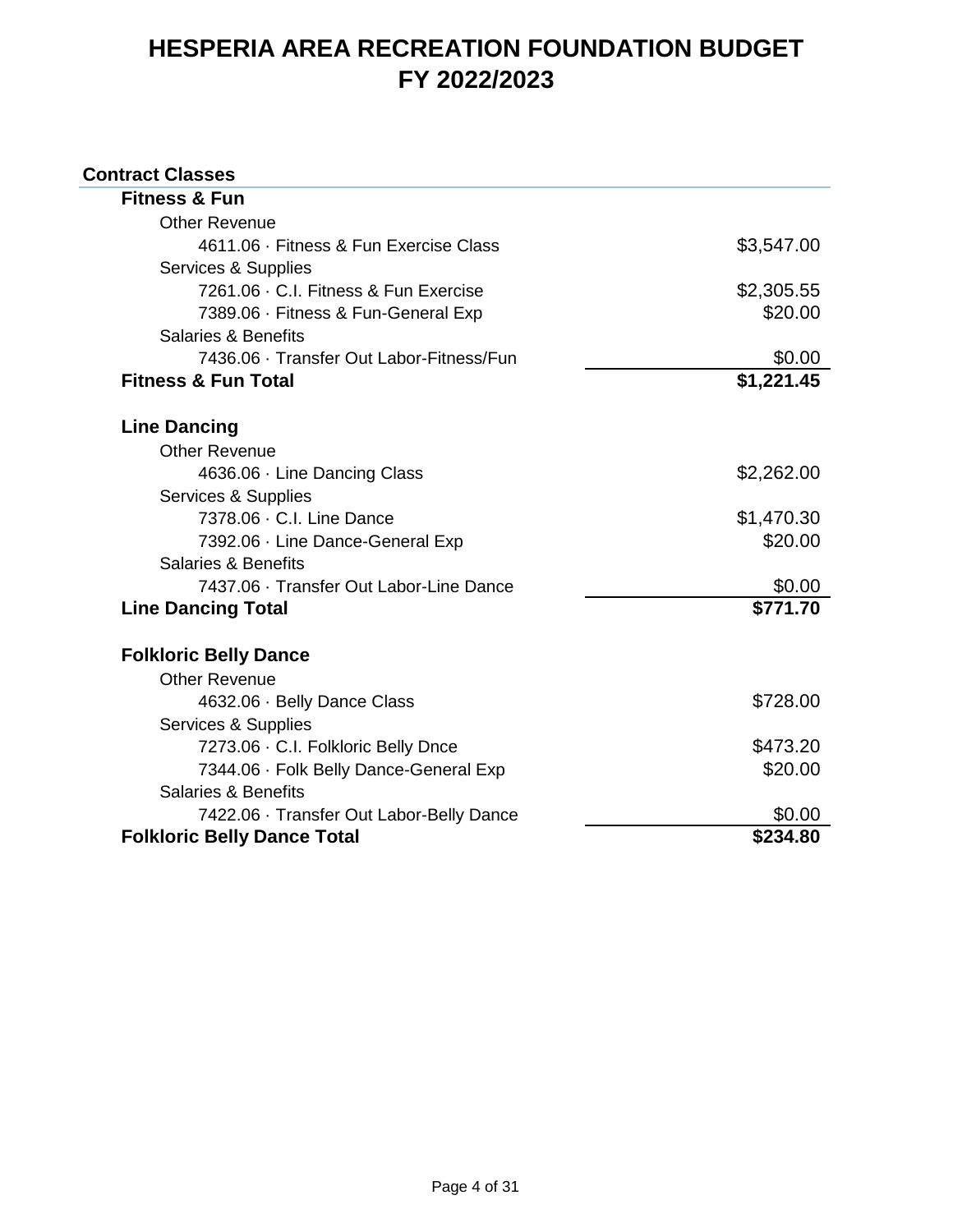#### **Tap & Ballet**

| <b>Other Revenue</b>                             |            |
|--------------------------------------------------|------------|
| 4822.06 · Tap/Ballet Income                      | \$500.00   |
| 4776.06 · Parent&Me Ballet/Creative Mvmnt        | \$583.00   |
| 4830.06 · Jazz/Ballet Income                     | \$2,616.00 |
| Services & Supplies                              |            |
| 7263.06 · C.I. Tap/Ballet                        | \$325.00   |
| 7767.06 · C.I. Jazz/Ballet                       | \$1,700.40 |
| 7750.06 · C.I. Parent & Me Ballet/CM             | \$379.00   |
| 7735.06 · C.I. Parent & Me Tap                   | \$0.00     |
| 7363.06 · Tap/Ballet-General Exp                 | \$0.00     |
| 7766.06 · Jazz/Ballet - General Expense          | \$20.00    |
| 7736.06 · Parent & Me Ballet/CM - Gen Exp        | \$20.00    |
| <b>Salaries &amp; Benefits</b>                   |            |
| 7431.06 · Transfer Out Labor-Tap/Ballet          | \$0.00     |
| 7539.06 · Transfer Out Labor-Parent&Me Ballet/CN | \$0.00     |
| 7768.06 · Transfer Out Labor-Jazz/Ballet         | \$0.00     |
| <b>Tap &amp; Ballet Total</b>                    | \$1,254.60 |
| <b>Let's Dance</b>                               |            |
| <b>Other Revenue</b>                             |            |
| 4623.06 · Ballroom Dance                         | \$784.00   |
| Services & Supplies                              |            |
| 7278.06 · C.I. Ballroom Dance                    | \$509.60   |
| 7401.06 · Ballroom Dance-General Expense         | \$20.00    |
| <b>Let's Dance Total</b>                         | \$254.40   |
|                                                  |            |
| <b>Itty Bits</b>                                 |            |
| <b>Other Revenue</b>                             |            |
| 4605.06 · Itty Bits Class                        | \$2,979.00 |
| Services & Supplies                              |            |
| 7255.06 · C.I. Itty Bits                         | \$1,936.35 |
| 7347.06 · Itty Bits-General Exp                  | \$20.00    |
| Salaries & Benefits                              |            |
| 7425.06 · Transfer Out Labor-Itty Bits           | \$0.00     |
| <b>Itty Bits Total</b>                           | \$1,022.65 |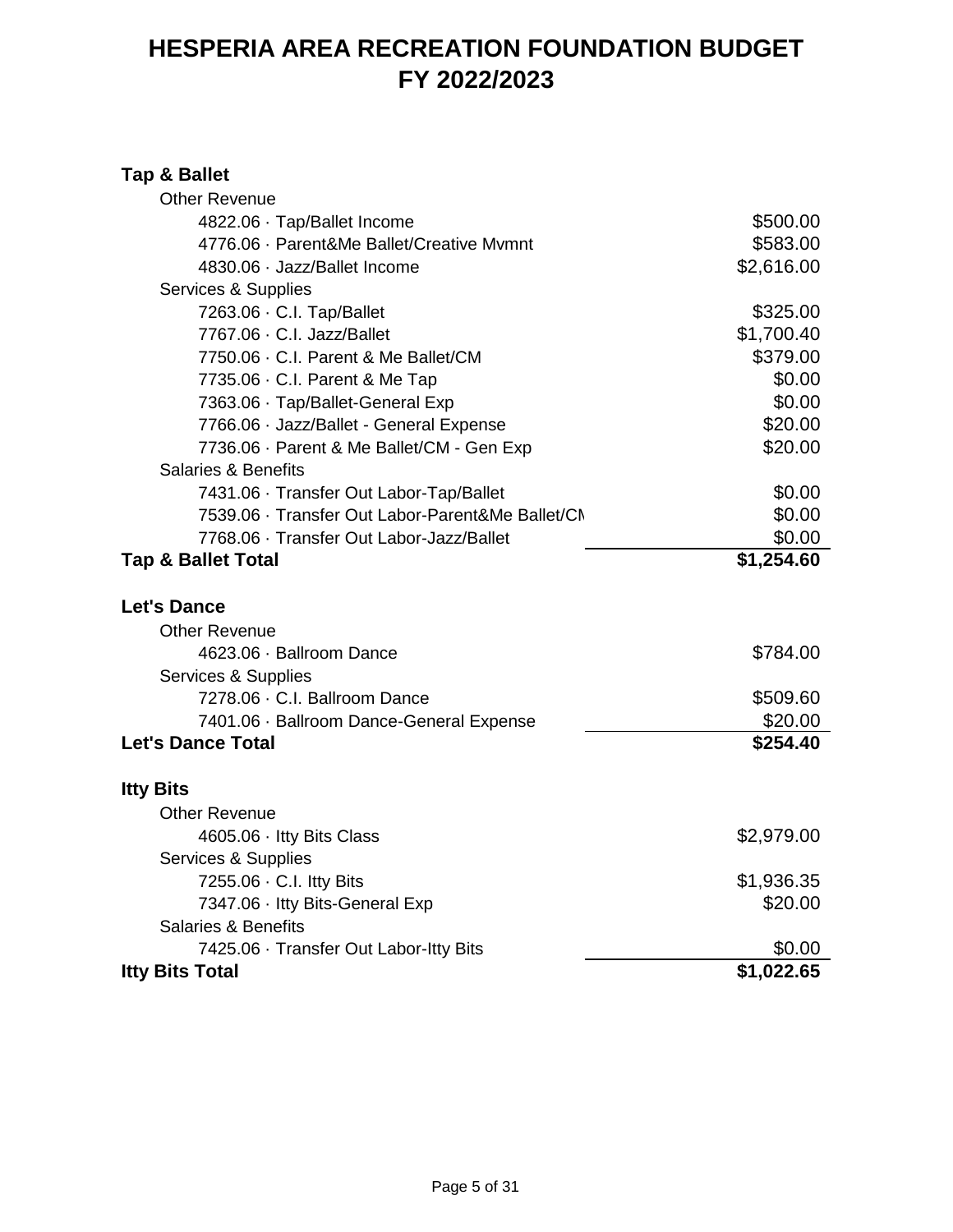#### **Best Friends**

| <b>Other Revenue</b>                      |             |
|-------------------------------------------|-------------|
| 4601.06 · Best Friends Class              | \$1,961.00  |
| Services & Supplies                       |             |
| 7251.06 · C.I. Best Friends               | \$1,274.65  |
| 7336.06 · Best Friends-General Exp        | \$20.00     |
| <b>Salaries &amp; Benefits</b>            |             |
| 7421.06 · Transfer Out Labor-Best Friends | \$0.00      |
| <b>Best Friends Total</b>                 | \$666.35    |
| Tiny Tots                                 |             |
| <b>Other Revenue</b>                      |             |
| 4615.06 · Tiny Tots Class                 | \$17,266.00 |
| Services & Supplies                       |             |
| 7265.06 · C.I. Tiny Tots                  | \$11,222.90 |
| 7384.06 · Tiny Tots- General Exp          | \$20.00     |
| 7291.06 · Timberlane Prog Center Exp      | \$1,100.00  |
| <b>Salaries &amp; Benefits</b>            |             |
| 7433.06 · Transfer Out Labor-Tiny Tots    | \$0.00      |
| <b>Tiny Tots Total</b>                    | \$4,923.10  |
| <b>Kinder Kids</b>                        |             |
| <b>Other Revenue</b>                      |             |
| 4609.06 · Kinder Kids Class               | \$9,956.00  |
| Services & Supplies                       |             |
| 7259.06 · C.I. Kinder Kids                | \$6,471.40  |
| 7356.06 · Kinder Kids-General Exp         | \$20.00     |
| <b>Salaries &amp; Benefits</b>            |             |
| 7429.06 · Transfer Out Labor-Kinder Kids  | \$0.00      |
| <b>Kinder Kids Total</b>                  | \$3,464.60  |
| <b>Mini Tigers</b>                        |             |
| <b>Other Revenue</b>                      |             |
| 4639.06 · Mini Tigers Class               | \$3,594.00  |
| Services & Supplies                       |             |
| 7380.06 · C.I. Mini Tigers                | \$2,336.10  |
| 7361.06 · Mini Tigers-General Exp         | \$20.00     |
| <b>Salaries &amp; Benefits</b>            |             |
| 7430.06 · Transfer Out Labor-Mini Tigers  | \$0.00      |
| <b>Mini Tigers Total</b>                  | \$1,237.90  |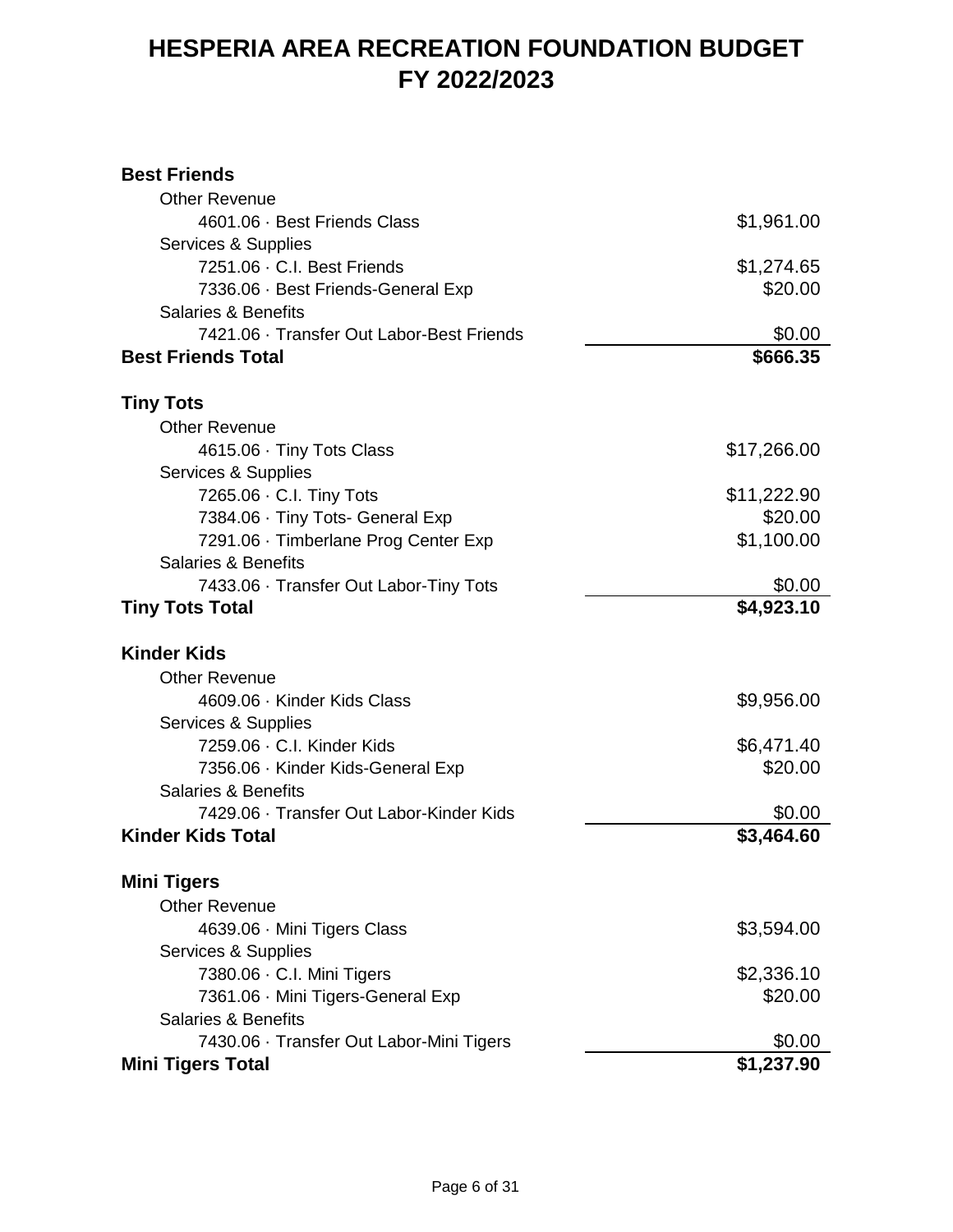#### **Karate**

| <b>Other Revenue</b>                      |            |
|-------------------------------------------|------------|
| 4630.06 · Karate Class                    | \$5,832.00 |
| Services & Supplies                       |            |
| 7285.06 · C.I. Karate                     | \$3,790.80 |
| 7349.06 · Karate-General Exp              | \$20.00    |
| <b>Salaries &amp; Benefits</b>            |            |
| 7428.06 · Transfer Out Labor-Karate       | \$0.00     |
| <b>Karate Total</b>                       | \$2,021.20 |
| <b>Self Defense</b>                       |            |
| <b>Other Revenue</b>                      |            |
| 4817.06 · Self Defense                    | \$3,954.00 |
| Services & Supplies                       |            |
| 7520.06 · C.I. Self Defense               | \$2,570.10 |
| 7521.06 · Self Defense-General Exp        | \$20.00    |
| <b>Salaries &amp; Benefits</b>            |            |
| 7534.06 · Transfer Out Labor-Self Defense | \$0.00     |
| <b>Self Defense Total</b>                 | \$1,363.90 |
| <b>Ukulele</b>                            |            |
| <b>Other Revenue</b>                      |            |
| 4787.06 · Ukulele                         | \$1,337.00 |
| Services & Supplies                       |            |
| 7543.06 · C.I. Ukulele                    | \$869.05   |
| 7542.06 · Ukulele-General Expense         | \$20.00    |
| <b>Ukulele Total</b>                      | \$447.95   |
| <b>Basic Dog Obedience</b>                |            |
| <b>Other Revenue</b>                      |            |
| 4757.06 · Basic Dog Obedience Income      | \$857.00   |
| Services & Supplies                       |            |
| 7046.06 · C.I. Basic Dog Obedience        | \$557.05   |
| 7538.06 · Basic Dog Obedience General Exp | \$20.00    |
| <b>Basic Dog Obedience Total</b>          | \$279.95   |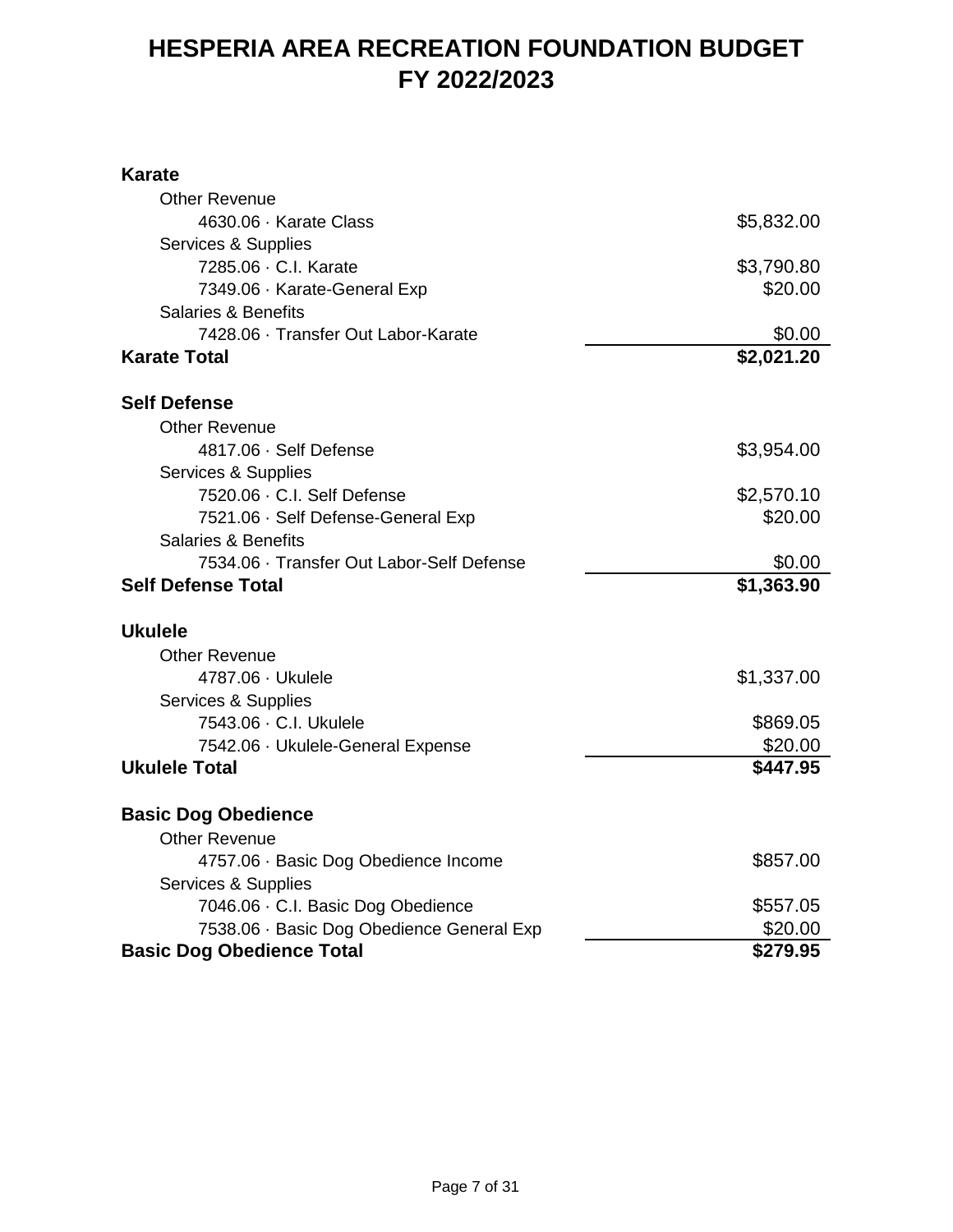#### **Basketball-Lessons Youth**

| <b>Other Revenue</b>                      |             |
|-------------------------------------------|-------------|
| 4717.08 · Basketball-Lessons Youth        | \$800.00    |
| Services & Supplies                       |             |
| 7317.08 · C.I.-Basketball Lessons         | \$520.00    |
| 7718.08 · Basketball Lessons General Exp  | \$20.00     |
| <b>Salaries &amp; Benefits</b>            |             |
| 7728.08 · Trnsfr Out Lbr-Basketball Lssns | \$0.00      |
| <b>Basketball-Lessons Youth Total</b>     | \$260.00    |
| <b>Tennis Class</b>                       |             |
| <b>Other Revenue</b>                      |             |
| 4614.06 · Tennis Class                    | \$6,100.00  |
| Services & Supplies                       |             |
| 7264.06 · C.I. Tennis                     | \$3,965.00  |
| 7377.06 · Tennis-General Exp              | \$20.00     |
| <b>Tennis Class Total</b>                 | \$2,115.00  |
| <b>Volleyball Lessons</b>                 |             |
| <b>Other Revenue</b>                      |             |
| 4711.08 · Volleyball-Lessons Youth        | \$23,725.00 |
| Services & Supplies                       |             |
| 7355.08 · C.I.-Volleyball Lessons         | \$15,421.25 |
| 7398.06 · Volleyball Lessons-General Exp  | \$500.00    |
| <b>Salaries &amp; Benefits</b>            |             |
| 7441.06 · Transfer Out Labor-Volleyball   | \$0.00      |
| <b>Volleyball Lessons Total</b>           | \$7,803.75  |
| <b>Hip Hop Dance Class</b>                |             |
| <b>Other Revenue</b>                      |             |
| 4617.06 · Hip Hop Dance Class             | \$2,953.00  |
| Services & Supplies                       |             |
| 7257.06 · C.I. Hip Hop Dance              | \$1,919.45  |
| <b>Hip Hop Dance Class Total</b>          | \$1,033.55  |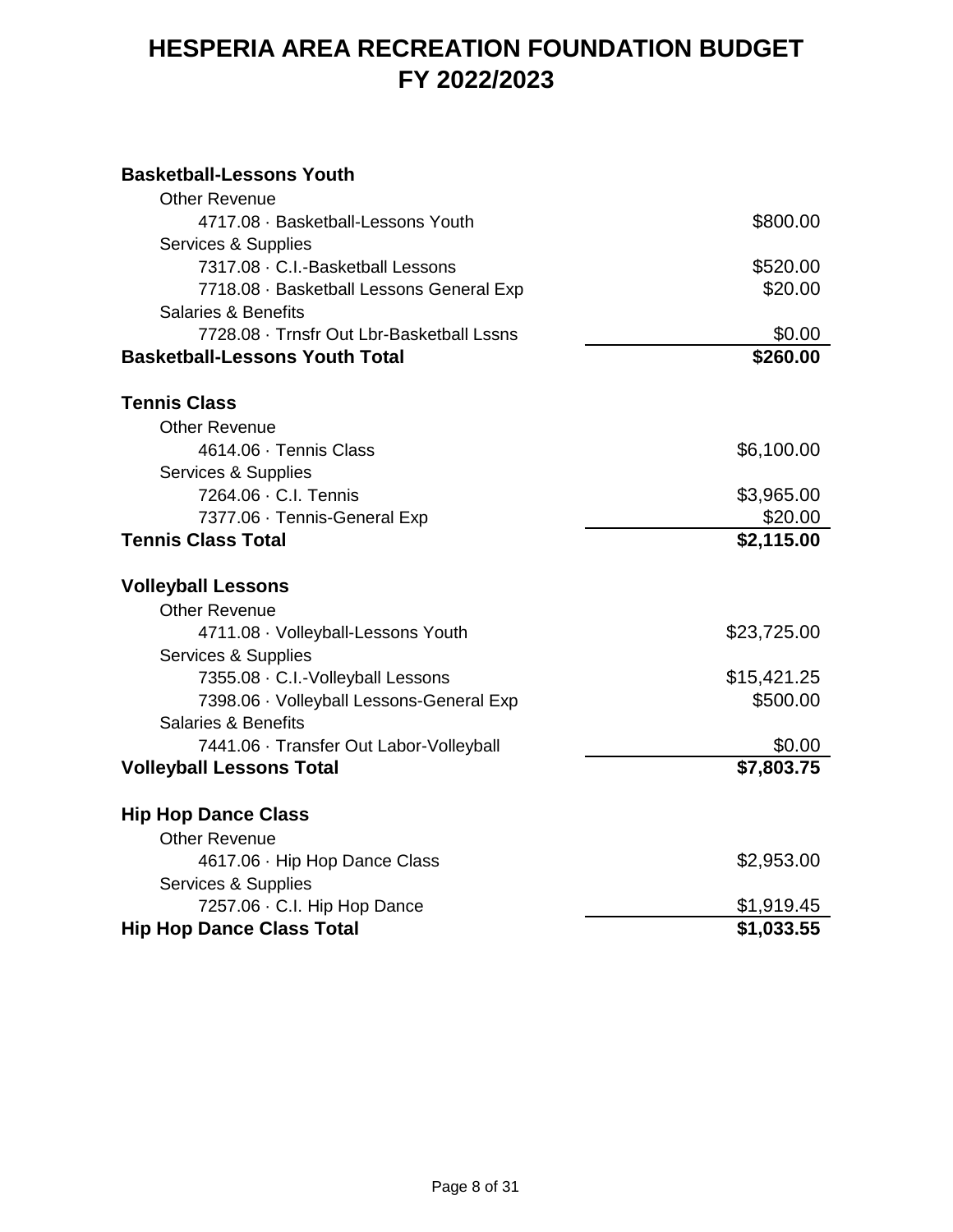#### **Art Class**

| <b>Contract Classes Total</b>                     | \$31,410.55 |
|---------------------------------------------------|-------------|
| <b>Roller Skating Class Total</b>                 | \$734.70    |
| 7240.06 · Transfer Out Labor-Roller Skating Lesso | \$877.00    |
| Salaries & Benefits                               |             |
| 7237.06 · Roller Skating Lessons-General Exp      | \$20.00     |
| 7235.06 · C.I.-Roller Skating                     | \$3,030.30  |
| Services & Supplies                               |             |
| 4635.06 · Roller Skating Class-PPC                | \$4,662.00  |
| <b>Other Revenue</b>                              |             |
| <b>Roller Skating Class</b>                       |             |
| <b>Art ClassTotal</b>                             | \$299.00    |
| 7841.06 · Transfer Out Labor-Art Class            | \$4,049.00  |
| Salaries & Benefits                               |             |
| 7839.06 · Art Class-General Exp                   | \$20.00     |
| 7840.06 · C.I. Art Class                          | \$8,112.00  |
| Services & Supplies                               |             |
| 4831.06 · Art Class                               | \$12,480.00 |
| <b>Other Revenue</b>                              |             |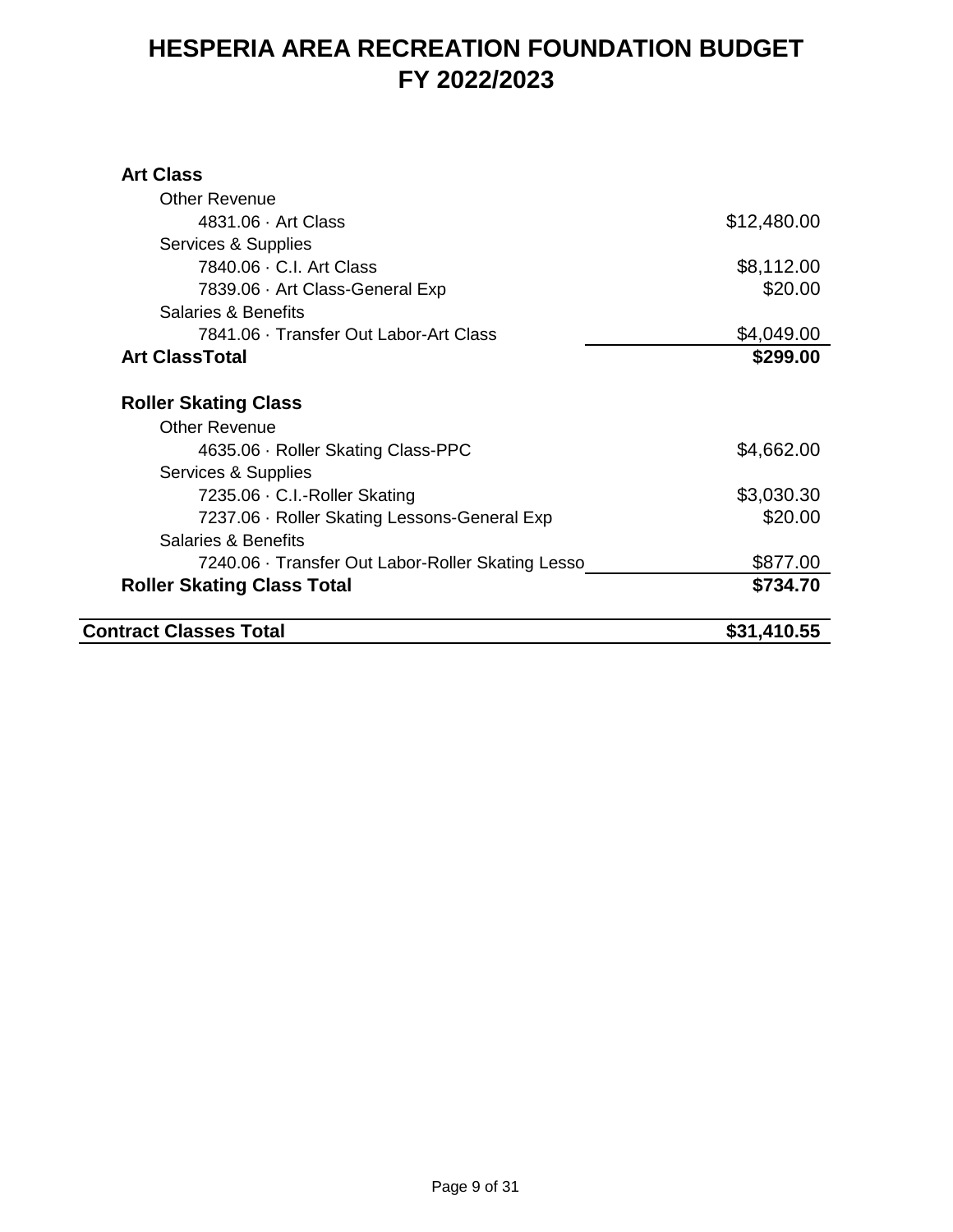#### **Facility Rentals**

| <b>Lime Street</b>                         |             |
|--------------------------------------------|-------------|
| <b>Other Revenue</b>                       |             |
| 4400.01 · Fac Rental-LSCC                  | \$13,500.00 |
| 4412.01 · Fac Rental Non Res Fee-LSCC      | \$150.00    |
| 4418.01 · Fac Rental Service Charge-LSCC   | \$250.00    |
| Services & Supplies                        |             |
| 7000.01 · Fac Rental Exp-LSCC              | \$250.00    |
| Salaries & Benefits                        |             |
| 7007.01 · Transfer Out Labor-LS            | \$8,301.00  |
| <b>Lime Street Total</b>                   | \$5,349.00  |
| <b>Novack Community Center</b>             |             |
| <b>Other Revenue</b>                       |             |
| 4421.01 · Fac Rentals-RNCC                 | \$11,000.00 |
| 4422.01 · Fac Rental Non Res Fee-RNCC      | \$25.00     |
| 4423.01 · Fac Rental Service Charge-RNCC   | \$125.00    |
| Services & Supplies                        |             |
| 7020.01 · Fac Rental Exp-RNCC              | \$250.00    |
| <b>Salaries &amp; Benefits</b>             |             |
| 7062.01 · Transfer Out Labor-RNCC          | \$8,421.00  |
| <b>Novack Community Center Total</b>       | \$2,479.00  |
| <b>Percy Bakker Community Center</b>       |             |
| <b>Other Revenue</b>                       |             |
| 4401.01 · Fac Rentals-PBC                  | \$60,850.00 |
| 4414.01 · Bar Sales-PBC                    | \$10,000.00 |
| 4417.01 · Fac Rental Service Charge-PBC    | \$900.00    |
| 4442.01 · Fac Rental Non Res Fee-PBC       | \$300.00    |
| 6405.01 · Cash Over/Short Bar-PBC          | \$0.00      |
| Services & Supplies                        |             |
| 5508.01 · COS-PBC Bar                      | \$8,000.00  |
| 7001.01 · Fac Rental Exp-PBC               | \$5,000.00  |
| 6708.01 · Chg Fees-PBC                     | \$500.00    |
| 7960.01 · Internet Service Exp-PBC         | \$1,300.00  |
| <b>Salaries &amp; Benefits</b>             |             |
| 7442.01 · Transfer Out Labor-PBC           | \$24,220.00 |
| <b>Percy Bakker Community Center Total</b> | \$33,030.00 |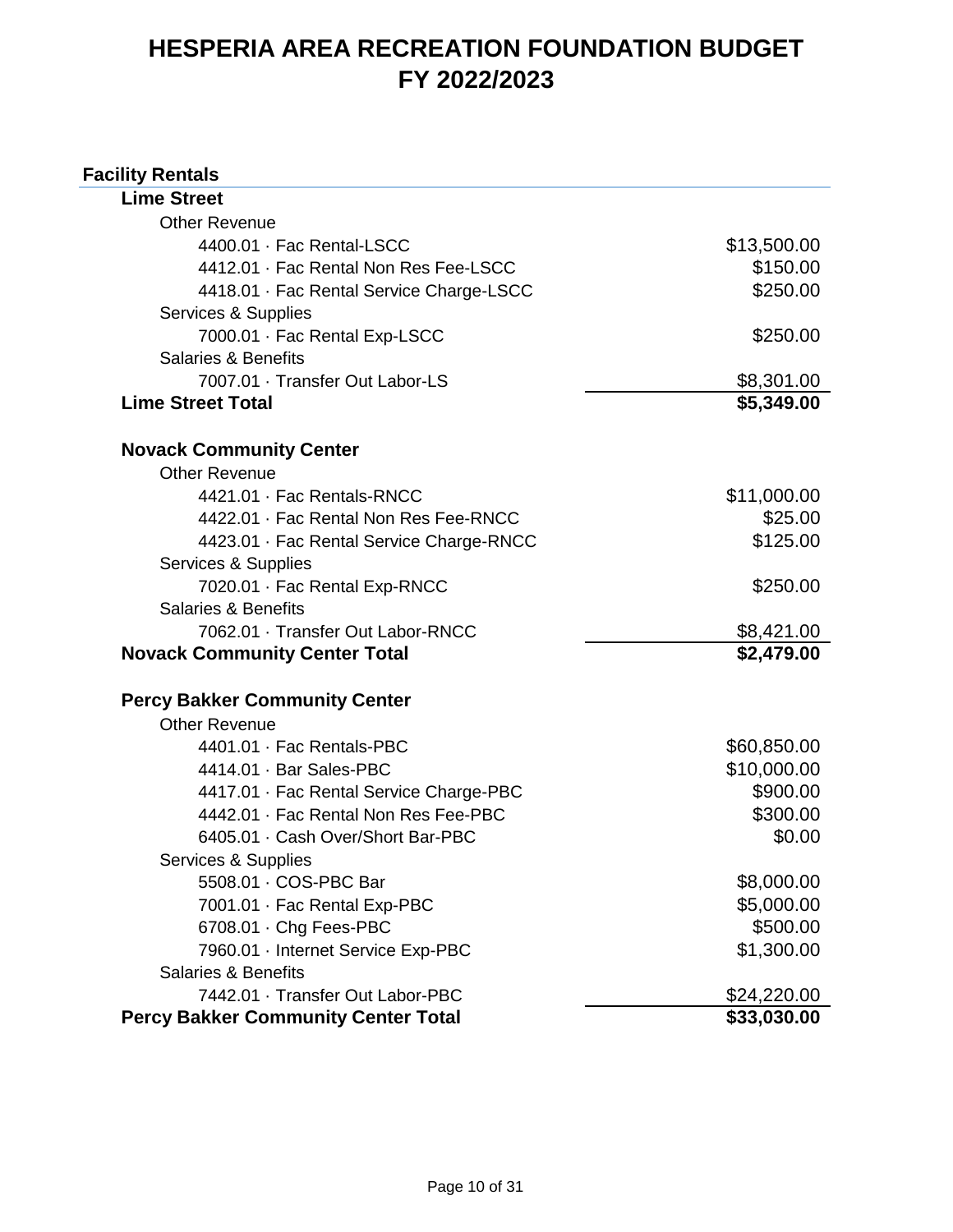#### **John Swisher Community Center**

| <b>Facility Rentals Total</b>                                 | \$67,732.00      |
|---------------------------------------------------------------|------------------|
| <b>Epicentre Total</b>                                        | (\$1,059.00)     |
| 7049.01 · Transfer Out Labor-Epicentre                        | \$1,059.00       |
| <b>Salaries &amp; Benefits</b>                                |                  |
| 7370.08 · General Exp-Epicentre                               | \$0.00           |
| Services & Supplies                                           |                  |
| 4714.03 · Fac Rentals-Epicentre                               | \$0.00           |
| <b>Other Revenue</b>                                          |                  |
| <b>Epicentre</b>                                              |                  |
| <b>Field Rentals/Tournaments Total</b>                        | \$19,600.00      |
| 7395.08 · Fac Rental, Field Exp                               | \$5,400.00       |
| Services & Supplies                                           |                  |
| 4775.08 · Fac Rental-Sports Field                             | \$25,000.00      |
| <b>Other Revenue</b>                                          |                  |
| <b>Field Rentals/Tournaments</b>                              |                  |
|                                                               |                  |
| <b>Hesperia Lake Picnic Area Total</b>                        | \$8,334.00       |
| 7127.03 · Fac Rental Picnic Exp-HL                            | \$100.00         |
| 4818.03 · Fac Rental Service Charge-HL<br>Services & Supplies |                  |
| 4819.03 · Facility Rental Late Fee-HL                         | \$0.00<br>\$0.00 |
| 4760.03 · Fac Rental Non-Res Fee-HL                           | \$0.00           |
| 4569.03 · Fac Rental Picnic Area-HL                           | \$8,434.00       |
| <b>Other Revenue</b>                                          |                  |
| Hesperia Lake Picnic Area                                     |                  |
|                                                               |                  |
| <b>John Swisher Community Center Total</b>                    | (\$1.00)         |
| 7563.01 · Transfer Out Labor-JSCC                             | \$8,301.00       |
| <b>Salaries &amp; Benefits</b>                                |                  |
| 7562.04 · General Exp-JSCC                                    | \$2,000.00       |
| Services & Supplies                                           |                  |
| 4562.04 · Fac Rental-JSCC                                     | \$10,000.00      |
| 4543.04 · Fac Rental Service Charge-JSCC                      | \$150.00         |
| 4542.04 · Fac Rental Non Res Fee-JSCC                         | \$150.00         |
| <b>Other Revenue</b>                                          |                  |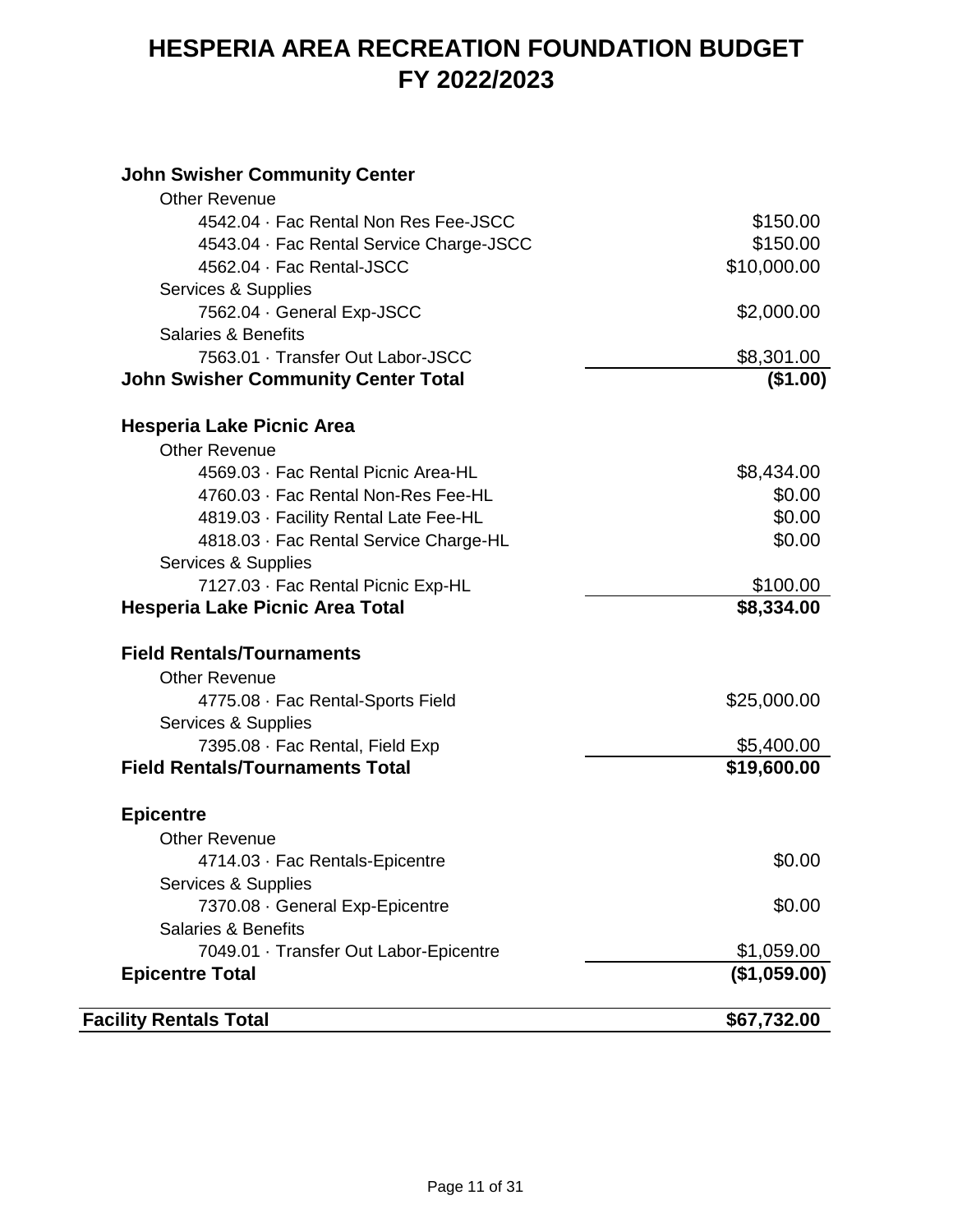| <b>Special Events</b>                      |               |
|--------------------------------------------|---------------|
| <b>Hot Rod Halloween</b>                   |               |
| <b>Other Revenue</b>                       |               |
| 4657.07 · Event Vendor-Hot Rod Halloween   | \$350.00      |
| Services & Supplies                        |               |
| 7657.07 · Hot Rod Halloween Exp            | \$3,200.00    |
| <b>Salaries &amp; Benefits</b>             |               |
| 7503.03 · Transfer Out Labor-HR Halloween  | \$1,247.00    |
| <b>Hot Rod Halloween Total</b>             | (\$4,097.00)  |
| <b>Movies in the Park</b>                  |               |
| <b>Other Revenue</b>                       |               |
| 4434.01 · Movies in the Park               | \$1,840.00    |
| Services & Supplies                        |               |
| 7034.01 · Movies in the Park Exp           | \$9,984.00    |
| <b>Salaries &amp; Benefits</b>             |               |
| 7504.03 · Transfer Out Labor-Movies Park   | \$2,667.00    |
| <b>Movies in the Park Total</b>            | (\$10,811.00) |
| <b>Miscellaneous Events</b>                |               |
| <b>Other Revenue</b>                       |               |
| 4654.07 · Misc. Income-Special Event       | \$800.00      |
| Services & Supplies                        |               |
| 7411.01 · General Exp-HCPP                 | \$1,200.00    |
| <b>Salaries &amp; Benefits</b>             |               |
| 7038.01 · Transfer Out Labor-Msc Spc Evnt  | \$387.00      |
| <b>Miscellaneous Events Total</b>          | (\$787.00)    |
| <b>Cars &amp; Cures/Relay 4 Life</b>       |               |
| <b>Other Revenue</b>                       |               |
| 4374.01 · Event Vendor-Cars & Cures/Relay  | \$767.00      |
| Services & Supplies                        |               |
| 7372.01 · Cars & Cures/Relay 4 Life Exp    | \$700.00      |
| <b>Salaries &amp; Benefits</b>             |               |
| 7506.03 · Transfer Out Labor-Cars/Relay    | \$67.00       |
| <b>Cars &amp; Cures/Relay 4 Life Total</b> | \$0.00        |
| <b>Memorial/Veterans Event</b>             |               |
| Services & Supplies                        |               |
| 7295.06 · Memorial/Veterans Event Exp      | \$600.00      |
| <b>Salaries &amp; Benefits</b>             |               |
| 7513.09 · Transfer Out Labor-Memorial/Vet  | \$513.00      |
| <b>Memorial/Veterans Event Total</b>       | (\$1,113.00)  |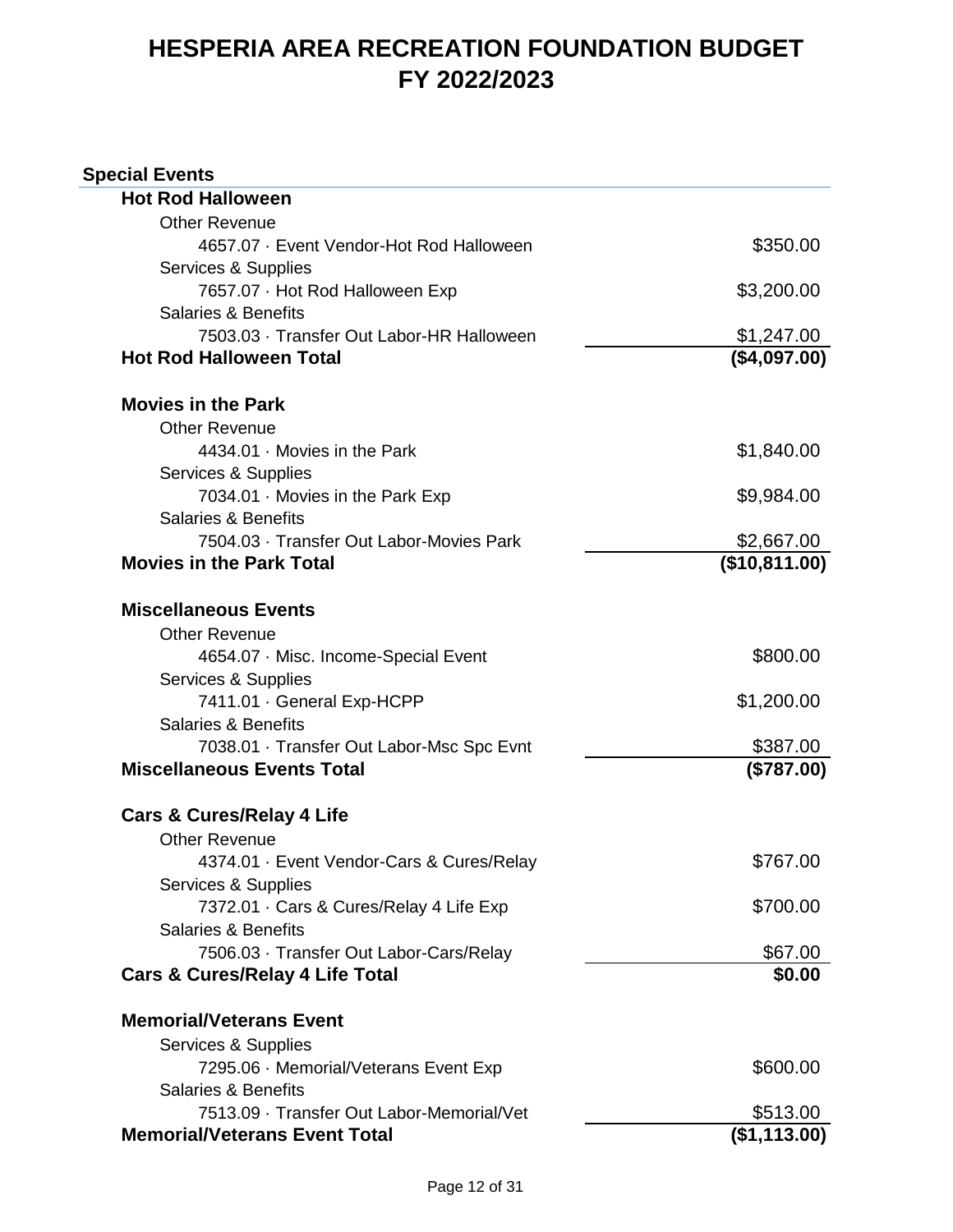| <b>High Desert Pirate Renaissance Faire</b>                                                    |                      |
|------------------------------------------------------------------------------------------------|----------------------|
| <b>Other Revenue</b>                                                                           |                      |
| 4514.03 · HD Pirate Renaissance Faire Inc                                                      | \$5,800.00           |
| Services & Supplies                                                                            |                      |
| 7129.03 · HD Pirate Renaissance Faire Exp<br><b>High Desert Pirate Renaissance Faire Total</b> | \$0.00<br>\$5,800.00 |
|                                                                                                |                      |
| <b>Easter Egg Hunt</b>                                                                         |                      |
| <b>Other Revenue</b>                                                                           |                      |
| 4057.01 · Easter Egg Hunt Income                                                               | \$200.00             |
| Services & Supplies                                                                            |                      |
| 7057.03 · Easter Egg Hunt Exp                                                                  | \$2,700.00           |
| <b>Salaries &amp; Benefits</b>                                                                 |                      |
| 7041.01 · Transfer Out Labor-Easter Egg                                                        | \$885.00             |
| <b>Easter Egg Hunt Total</b>                                                                   | (\$3,385.00)         |
| <b>Concert Series</b>                                                                          |                      |
|                                                                                                |                      |
| <b>Other Revenue</b>                                                                           | \$3,000.00           |
| 4778.01 · Concert Series Income (Hot August Nigh<br>Services & Supplies                        |                      |
| 7778.01 · Concert Series Exp                                                                   | \$17,000.00          |
| <b>Salaries &amp; Benefits</b>                                                                 |                      |
| 7779.01 · Transfer Out Labor-Concerts                                                          | \$2,928.00           |
| <b>Concert Series Total</b>                                                                    | (\$16,928.00)        |
|                                                                                                |                      |
| <b>Pet Walk/Dog Daze</b>                                                                       |                      |
| Services & Supplies                                                                            |                      |
| 7720.01 · Pet Walk/Dog Daze Expense                                                            | \$0.00               |
| <b>Salaries &amp; Benefits</b>                                                                 |                      |
| 7721.01 · Trnsfr Out Labor-Pet Walk/DogDz                                                      | \$0.00               |
| Pet Walk/Dog Daze Total                                                                        | \$0.00               |
| <b>National Night Out</b>                                                                      |                      |
| <b>Other Revenue</b>                                                                           |                      |
| 4754.01 · National Night Out Income                                                            | \$0.00               |
| Services & Supplies                                                                            |                      |
| 7042.01 · National Night Out Expense                                                           | \$500.00             |
| <b>Salaries &amp; Benefits</b>                                                                 |                      |
| 7043.01 · Transfr Lbr Out-Nat'l Night Out                                                      | \$837.00             |
| <b>National Night Out Total</b>                                                                | (\$1,337.00)         |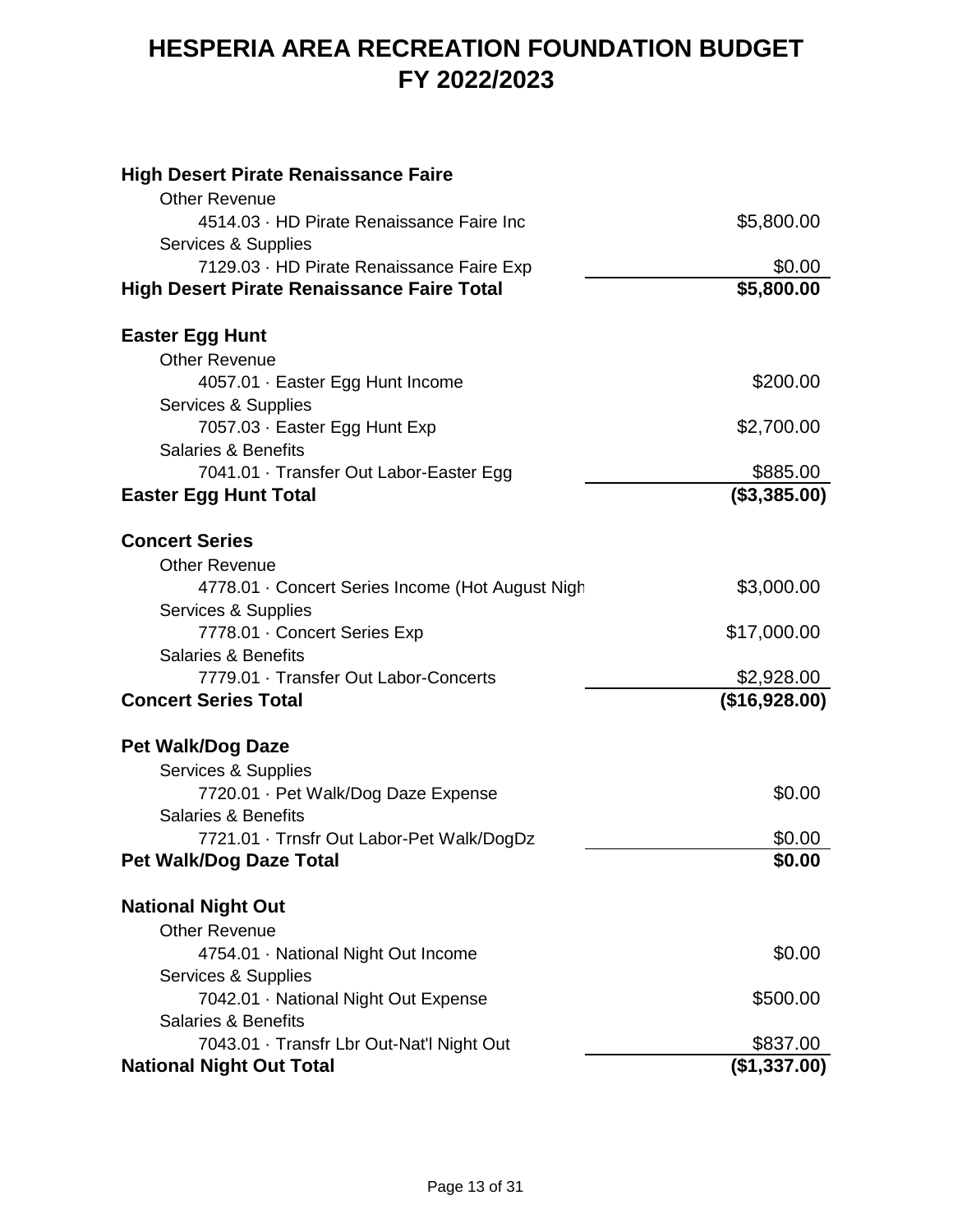| <b>Special Events Total</b>                | (\$32,658.00) |
|--------------------------------------------|---------------|
| <b>Farmer's Market Total</b>               | \$0.00        |
| 7782.01 · Trnsfr Out Lbr-Farmer's Market   | \$1,613.00    |
| <b>Salaries &amp; Benefits</b>             |               |
| 7781.01 · Farmer's Market Expense          | \$0.00        |
| Services & Supplies                        |               |
| 4832.01 · Farmer's Market                  | \$1,613.00    |
| <b>Other Revenue</b>                       |               |
| <b>Farmer's Market</b>                     |               |
| Rock'n Our Disabilities Superhero 5K Total | \$0.00        |
| 7734.01 · Trnsfr Out Lbr-ROD Superhero 5k  | \$67.00       |
| Salaries & Benefits                        |               |
| 7733.01 · Superhero 5k/HH Kids Expense     | \$700.00      |
| Services & Supplies                        |               |
| 4734.01 · Rock'n Our DiisabltSuperhero 5K  | \$767.00      |
| <b>Other Revenue</b>                       |               |
| Rock'n Our Disabilities Superhero 5K       |               |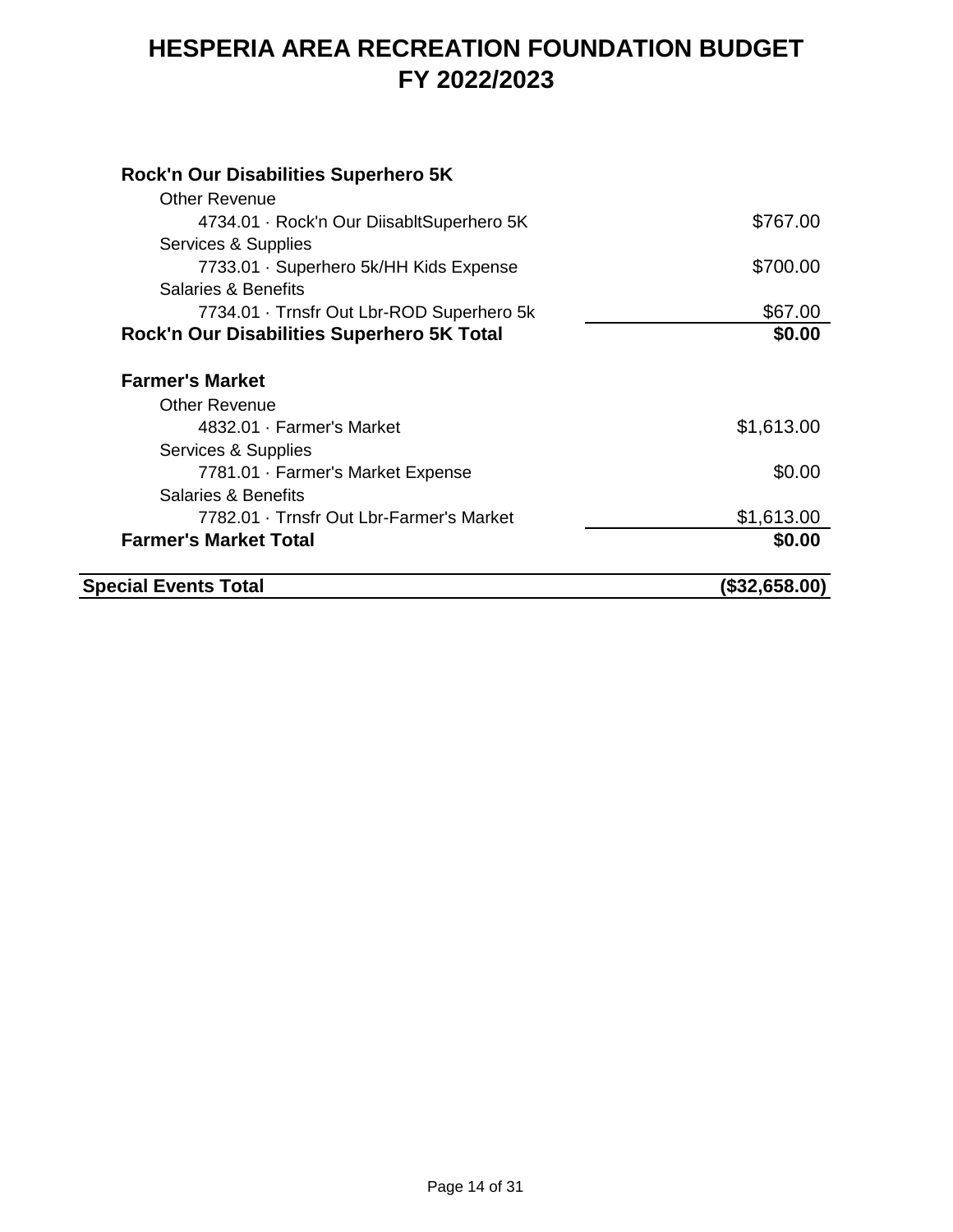#### **Tree Lighting**

| <b>Tree Lighting Total</b>              | (\$47,603.00) |
|-----------------------------------------|---------------|
| <b>Total</b>                            | (\$47,603.00) |
| 7507.03 · Transfer Out Labor-Tree Light | \$27,029.00   |
| <b>Salaries &amp; Benefits</b>          |               |
| 7314.07 · Tree Lighting Ceremony Exp    | \$20,000.00   |
| 7164.04 · General Exp-Main & C          | \$1,300.00    |
| Services & Supplies                     |               |
| 4784.07 · Event Vendor-Tree Lighting    | \$726.00      |
| <b>Other Revenue</b>                    |               |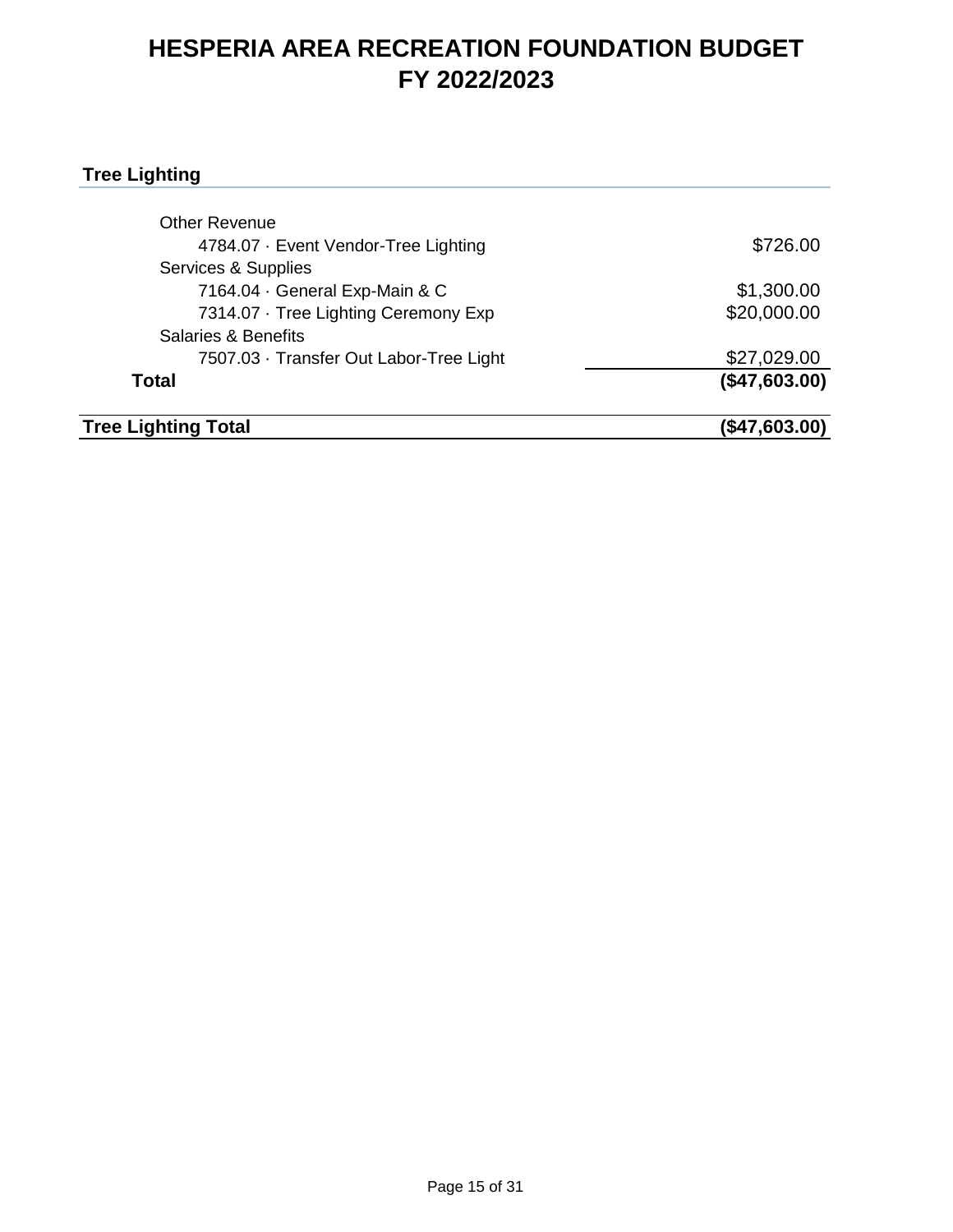#### **Hesperia Days**

| 5K Run                                    |               |
|-------------------------------------------|---------------|
| <b>Other Revenue</b>                      |               |
| 4802.09 · 5K Run-Hesperia Days            | \$2,800.00    |
| Services & Supplies                       |               |
| 7402.09 · 5K Run, Hesperia Days Exp       | \$6,900.00    |
| <b>Salaries &amp; Benefits</b>            |               |
| 7508.09 · Transfer Out Labor-5K           | \$1,351.00    |
| <b>5K Run Total</b>                       | (\$5,451.00)  |
| <b>Entertainment</b>                      |               |
| <b>Other Revenue</b>                      |               |
| 4805.09 · Entertainment-Hesperia Days     | \$0.00        |
| Services & Supplies                       |               |
| 7406.09 · Entertainment, Hesperia Days Ex | \$10,000.00   |
| <b>Entertainment Total</b>                | (\$10,000.00) |
| <b>Fireworks</b>                          |               |
| <b>Other Revenue</b>                      |               |
| 4800.09 · Fireworks-Hesperia Days         | \$11,125.00   |
| Services & Supplies                       |               |
| 7400.09 · Fireworks, Hesperia Days Exp    | \$18,975.00   |
| <b>Fireworks Total</b>                    | (\$7,850.00)  |
| <b>Kids Area</b>                          |               |
| <b>Other Revenue</b>                      |               |
| 4803.09 · Kids Area-Hesperia Days         | \$10,500.00   |
| Services & Supplies                       |               |
| 7403.09 · Kids Area, Hesperia Days Exp    | \$8,600.00    |
| <b>Salaries &amp; Benefits</b>            |               |
| 7509.09 · Transfer Out Labor-Kids Area    | \$1,698.00    |
| <b>Kids Area Total</b>                    | \$202.00      |
| <b>Miscellaneous</b>                      |               |
| <b>Other Revenue</b>                      |               |
| 4812.09 · Misc. Income-Hesperia Days      | \$300.00      |
| Services & Supplies                       |               |
| 7412.09 · General Hesperia Days Exp       | \$11,000.00   |
| <b>Salaries &amp; Benefits</b>            |               |
| 7510.09 · Transfer Out Labor-HD Misc.     | \$9,720.00    |
| <b>Miscellaneous Total</b>                | (\$20,420.00) |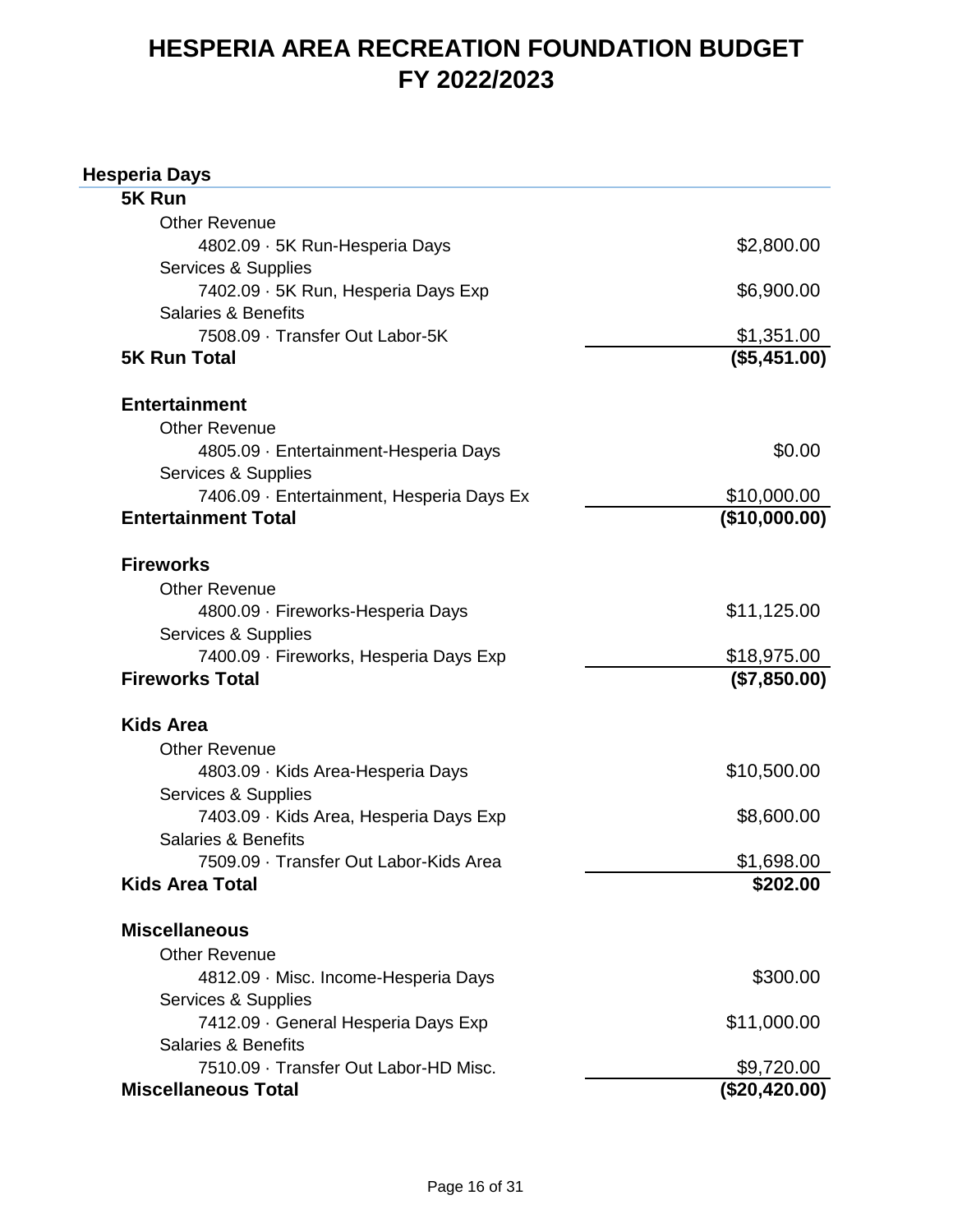| <b>Parade</b>                        |               |
|--------------------------------------|---------------|
| Services & Supplies                  |               |
| 7407.09 · Floats, Hesperia Days Exp  | \$300.00      |
| <b>Parade Total</b>                  | (\$300.00)    |
| <b>Vendors</b>                       |               |
| <b>Other Revenue</b>                 |               |
| 4804.09 · Event Vendor-Hesperia Days | \$5,100.00    |
| Services & Supplies                  |               |
| 7404.09 · Vendor, Hesperia Days Exp  | \$0.00        |
| <b>Vendors Total</b>                 | \$5,100.00    |
| <b>Hesperia Days Total</b>           | (\$38,719.00) |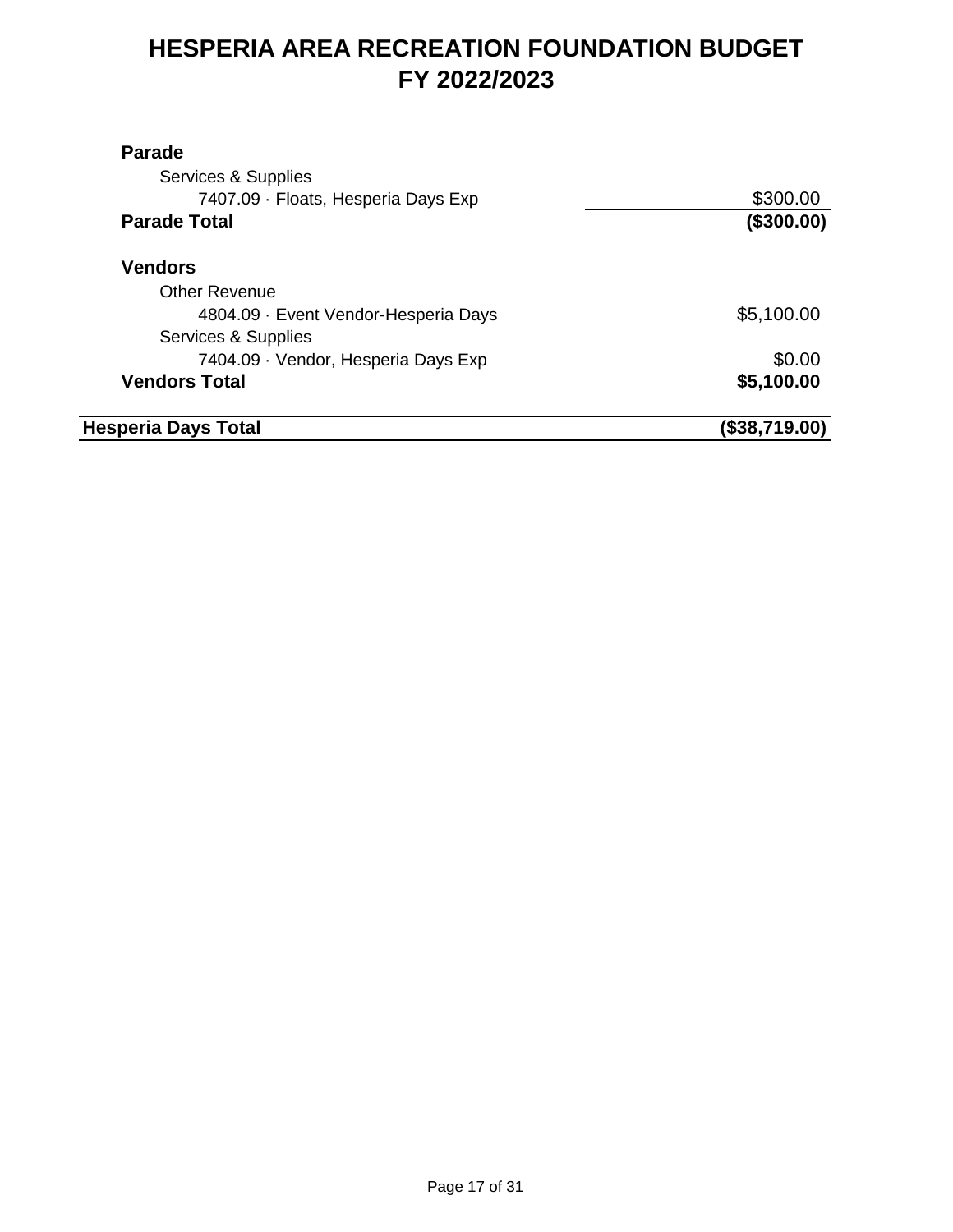#### **Hesperia Lake**

| <b>Other Revenue</b>                      |               |
|-------------------------------------------|---------------|
| 4500.03 · Sales, General-HL               | \$199,800.00  |
| 4545.03 · Fishing Fees-HL                 | \$340,000.00  |
| 4546.03 · Camping Fees-HL                 | \$100,000.00  |
| 4547.03 · Camping Fees, Equestrian-HL     | \$770.00      |
| 4579.03 · Fishing Specials-HL             | \$21,000.00   |
| 6403.03 · Over/Short Store-HL             | \$0.00        |
| Services & Supplies                       |               |
| 5021.03 · COS-Hesperia Lake               | \$108,000.00  |
| 6602.03 · Taxes & Licenses Store-HL       | \$1,300.00    |
| 7106.03 · Fish Stocking Exp-HL            | \$200,000.00  |
| 7109.03 · Camping Exp-HL                  | \$3,000.00    |
| 7111.03 · Household Supplies Exp-HL       | \$2,500.00    |
| 7114.03 · Advertising Exp-HL              | \$500.00      |
| 7120.03 · Sales Supplies Exp-HL           | \$2,500.00    |
| 7121.03 · Equipment Lease Exp-HL          | \$500.00      |
| 7122.03 · Maintenance Bldg & Grnds Exp-HL | \$40,000.00   |
| 7123.03 · Miscellaneous Exp-HL            | \$5,000.00    |
| 7124.03 · Communications Exp-HL           | \$5,500.00    |
| 7125.03 · Office Supplies-HL              | \$4,000.00    |
| 7110.03 · Maintenance Equipment Exp-HL    | \$1,800.00    |
| 7156.04 · General Exp-VS Arena            | \$500.00      |
| 7199.03 · Cost of Shrinkage-HL            | \$300.00      |
| 6702.01 · Chg Fees-HL                     | \$6,000.00    |
| 7128.03 · Utilities Exp-HL                | \$49,500.00   |
| 6601.03 · Taxes & Licenses Facility-HL    | \$1,800.00    |
| <b>Salaries &amp; Benefits</b>            |               |
| 7126.03 · Transfer Out for Labor-HL       | \$291,216.00  |
| <b>Total</b>                              | (\$62,346.00) |
| <b>Hesperia Lake Total</b>                | (\$62,346.00) |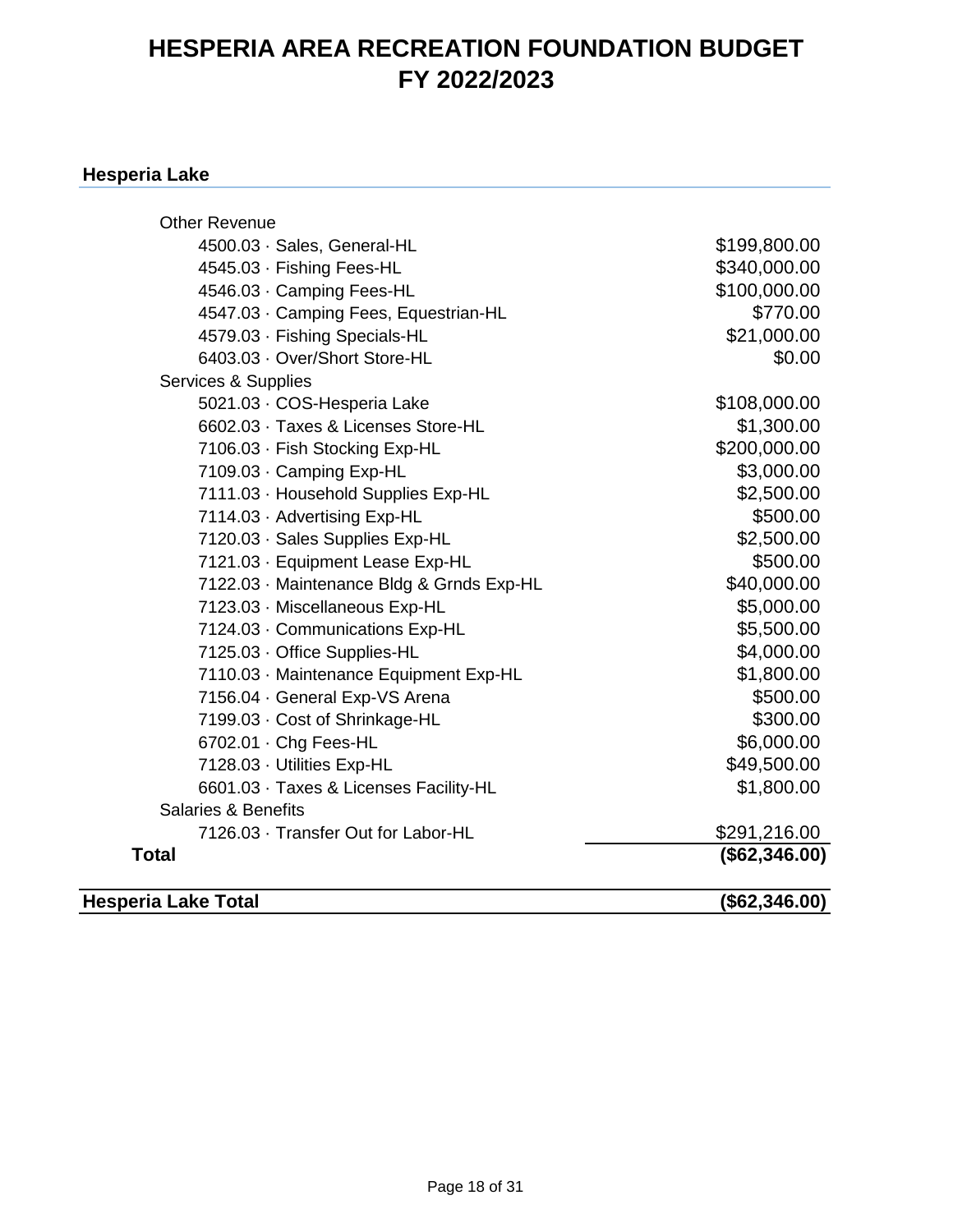#### **Youth Sports**

| <b>BMX</b>                                |              |
|-------------------------------------------|--------------|
| <b>Other Revenue</b>                      |              |
| 4555.04 · Exclusive Facility Usee Fee-BMX | \$12.00      |
| 4556.04 · Field Lighting-BMX              | \$3,000.00   |
| 4557.04 · Other Income-BMX                | \$7,700.00   |
| 4560.04 · Donations-BMX                   | \$0.00       |
| Services & Supplies                       |              |
| 7801.04 · General Exp-BMX                 | \$0.00       |
| <b>Salaries &amp; Benefits</b>            |              |
| 7953.04 · Transfer Out Labor-BMX          | \$0.00       |
| <b>BMX Total</b>                          | \$10,712.00  |
| <b>Flag Football</b>                      |              |
| <b>Other Revenue</b>                      |              |
| 4719.08 · Football-Youth Flag             | \$10,300.00  |
| Services & Supplies                       |              |
| 7381.08 · Football, Flag Exp              | \$1,000.00   |
| <b>Salaries &amp; Benefits</b>            |              |
| 7930.08 · Transfer Out Labor-Flg Footbal  | \$7,891.00   |
| <b>Flag Football Total</b>                | \$1,409.00   |
| <b>Open Gym</b>                           |              |
| <b>Other Revenue</b>                      |              |
| 4729.08 · Basketball-Open Gym             | \$3,562.00   |
| 4739.08 · Volleyball-Open Gym             | \$7,662.00   |
| Services & Supplies                       |              |
| 7880.08 · Open Gym Exp - EPI              | \$100.00     |
| 7390.08 · Open Gym Exp RNCC               | \$0.00       |
| 7390.99 · Volleyball-Open Gym Exp-RNCC    | \$250.00     |
| 7390.98 · Basketball-Open Gym Exp-RNCC    | \$250.00     |
| <b>Salaries &amp; Benefits</b>            |              |
| 7935.08 · Transfer Out Labor-Open Gym RNC | \$0.00       |
| 7935.99 · Volleyball-TOL-Open Gym-RNCC    | \$7,394.00   |
| 7935.98 · Basketball-TOL-Open Gym-RNCC    | \$9,747.00   |
| <b>Open Gym Total</b>                     | (\$6,517.00) |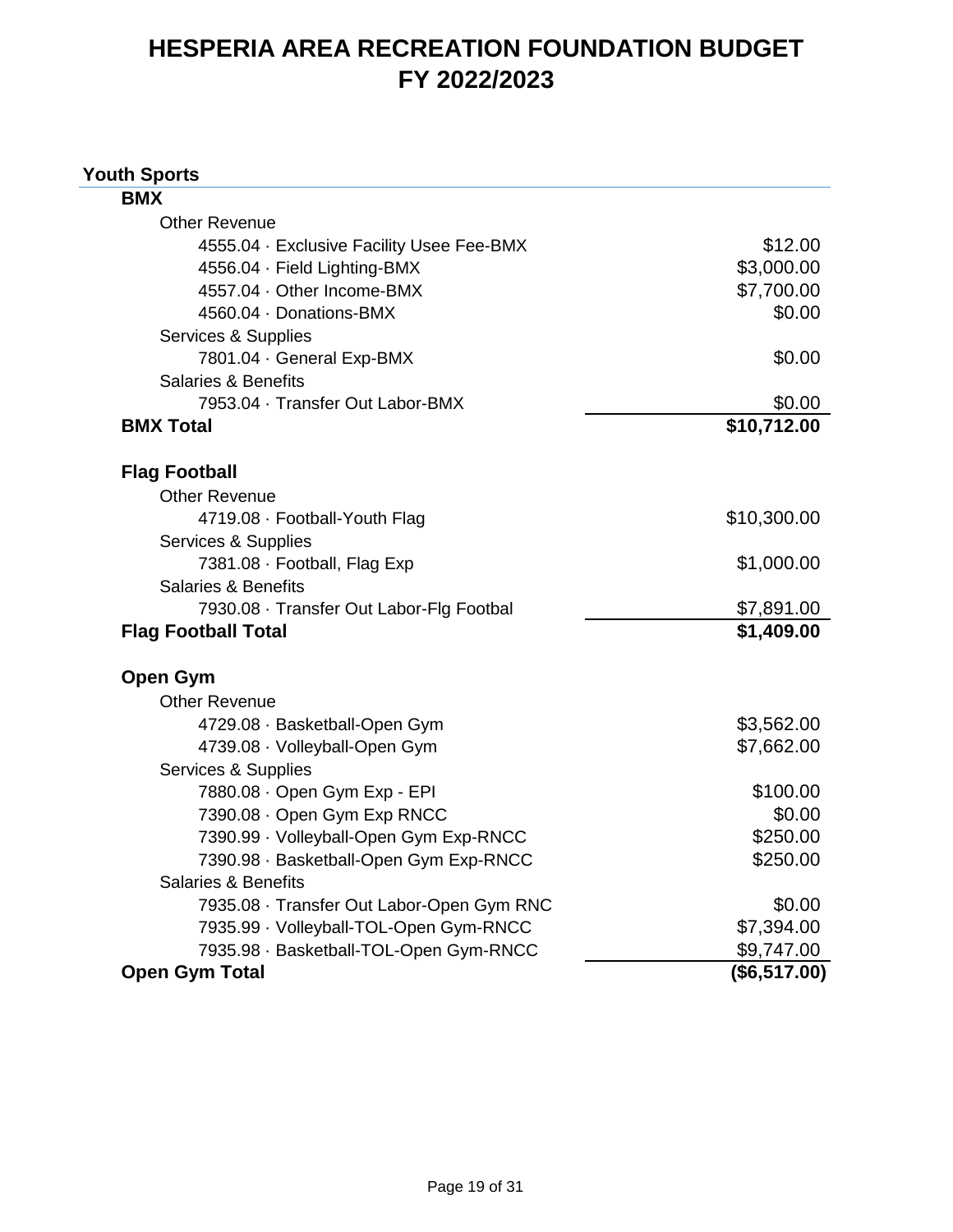#### **Basketball-Summer**

| <b>Other Revenue</b>                      |             |
|-------------------------------------------|-------------|
| 4712.08 · Basketball-Youth Summer         | \$27,500.00 |
| Services & Supplies                       |             |
| 7365.08 · Referee-Basketball Summer Youth | \$3,500.00  |
| 7385.08 · Basketball, Youth Summer Exp    | \$5,200.00  |
| <b>Salaries &amp; Benefits</b>            |             |
| 7936.08 · Transfer Out Labor-Summer BB    | \$17,295.00 |
| <b>Basketball-Summer Total</b>            | \$1,505.00  |
| <b>Basketball-Winter</b>                  |             |
| <b>Other Revenue</b>                      |             |
| 4732.08 · Basketball-Youth Winter         | \$28,460.00 |
| Services & Supplies                       |             |
| 7332.08 · Basketball, Youth Winter Exp    | \$5,200.00  |
| 7392.08 · Referee-Basketball Winter Youth | \$3,000.00  |
| <b>Salaries &amp; Benefits</b>            |             |
| 7937.08 · Transfer Out Labor- Winter BB   | \$17,295.00 |
| <b>Basketball-Winter Total</b>            | \$2,965.00  |
| <b>Volleyball-Fall</b>                    |             |
| <b>Other Revenue</b>                      |             |
| 4716.08 · Volleyball League-Girls Fall    | \$9,860.00  |
| Services & Supplies                       |             |
| 7476.08 · Volleyball, Girls Fall Exp      | \$800.00    |
| <b>Salaries &amp; Benefits</b>            |             |
| 7940.08 · Transfer Out Labor-Fall V-Ball  | \$8,892.00  |
| <b>Volleyball-Fall Total</b>              | \$168.00    |
| <b>Volleyball-Spring</b>                  |             |
| <b>Other Revenue</b>                      |             |
| 4713.08 · Volleyball League-Girls Spring  | \$11,900.00 |
| Services & Supplies                       |             |
| 7371.08 · Volleyball, Girls Spring Exp    | \$1,800.00  |
| <b>Salaries &amp; Benefits</b>            |             |
| 7941.08 · Transfer Out Labor-Sprng V-Ball | \$8,892.00  |
| <b>Volleyball-Spring Total</b>            | \$1,208.00  |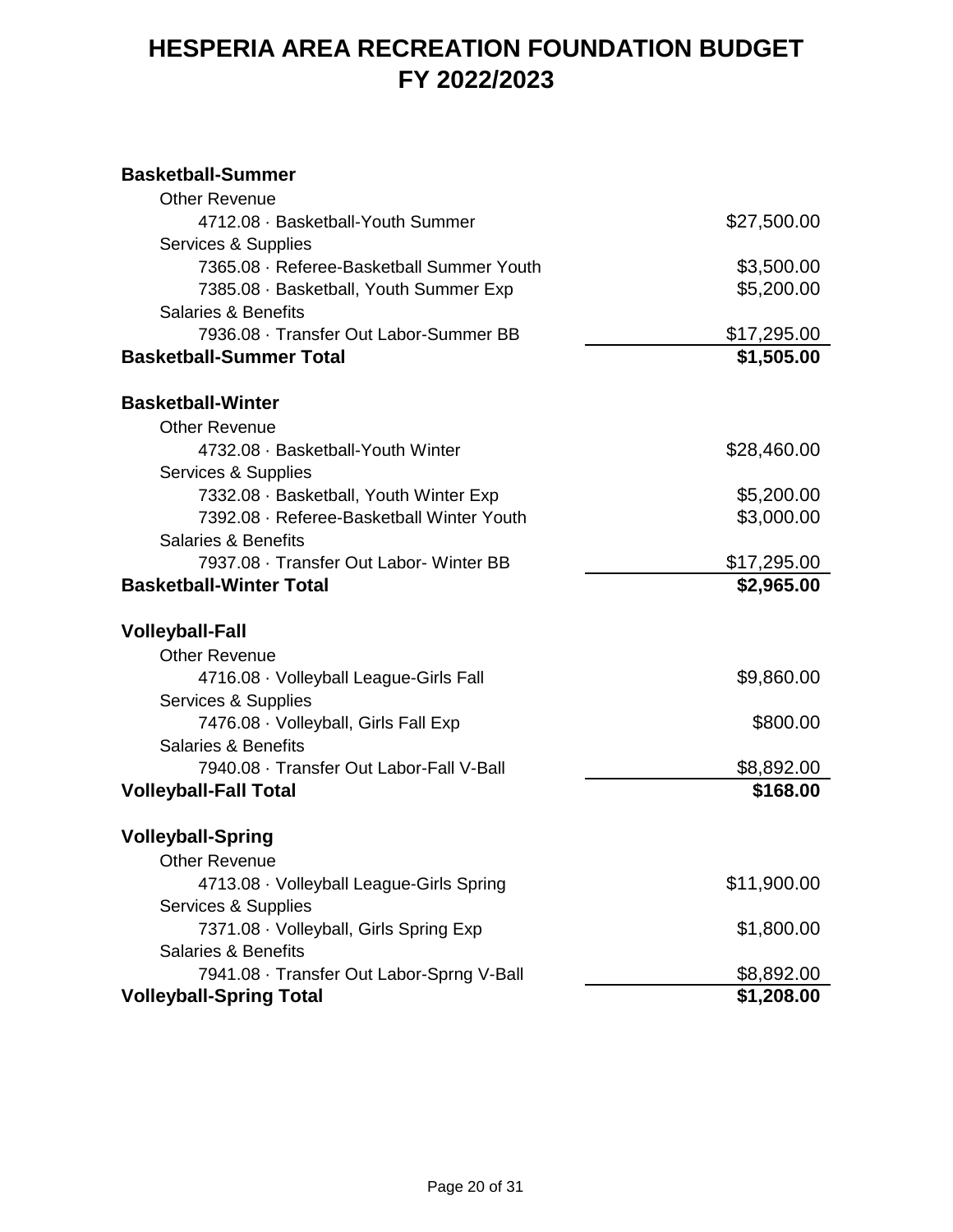#### **Sport User Group**

| <b>Other Revenue</b>                     |            |
|------------------------------------------|------------|
| 4806.08 · User Groups Inc                | \$0.00     |
| <b>Salaries &amp; Benefits</b>           |            |
| 7037.01 · Transfer Out Labor-User Groups | \$0.00     |
| <b>Sport User Group Total</b>            | \$0.00     |
|                                          |            |
| <b>AYSO-Youth Sports Partner</b>         |            |
| <b>Other Revenue</b>                     |            |
| 4815.04 · Work Projects Income-AYSO      | \$9,000.00 |
| Services & Supplies                      |            |
| 7531.09 · General Expense-AYSO           | \$2,000.00 |
| <b>Salaries &amp; Benefits</b>           |            |
| 7530.09 · Transfer Out Labor-AYSO        | \$101.00   |
| <b>AYSO-Youth Sports Partner Total</b>   | \$6,899.00 |
|                                          |            |
| <b>HNLL-Youth Sports Partner</b>         |            |
| <b>Other Revenue</b>                     |            |
| 4814.04 Work Projects Income-HNLL        | \$9,000.00 |
| Services & Supplies                      |            |
| 7529.09 · General Expense-HNLL           | \$2,000.00 |
| <b>Salaries &amp; Benefits</b>           |            |
| 7528.09 · Transfer Out Labor-HNLL        | \$101.00   |
| <b>HNLL-Youth Sports Partner Total</b>   | \$6,899.00 |
| <b>HALL-Youth Sports Partner</b>         |            |
| <b>Other Revenue</b>                     |            |
| 4811.04 · Work Projects Income-HALL      | \$9,000.00 |
| Services & Supplies                      |            |
| 7527.09 · General Expense-HALL           | \$2,000.00 |
| <b>Salaries &amp; Benefits</b>           |            |
| 7526.09 · Transfer Out Labor-HALL        | \$101.00   |
| <b>HALL-Youth Sports Partner Total</b>   | \$6,899.00 |
|                                          |            |
| <b>HYFL-Youth Sports Partner</b>         |            |
| <b>Other Revenue</b>                     |            |
| 4810.04 · Work Projects Income-HYFL      | \$3,000.00 |
| Services & Supplies                      |            |
| 7525.09 · General Expense-HYFL           | \$600.00   |
| <b>Salaries &amp; Benefits</b>           |            |
| 7524.09 · Transfer Our Labor-HYFL        | \$101.00   |
| <b>HYFL-Youth Sports Partner Total</b>   | \$2,299.00 |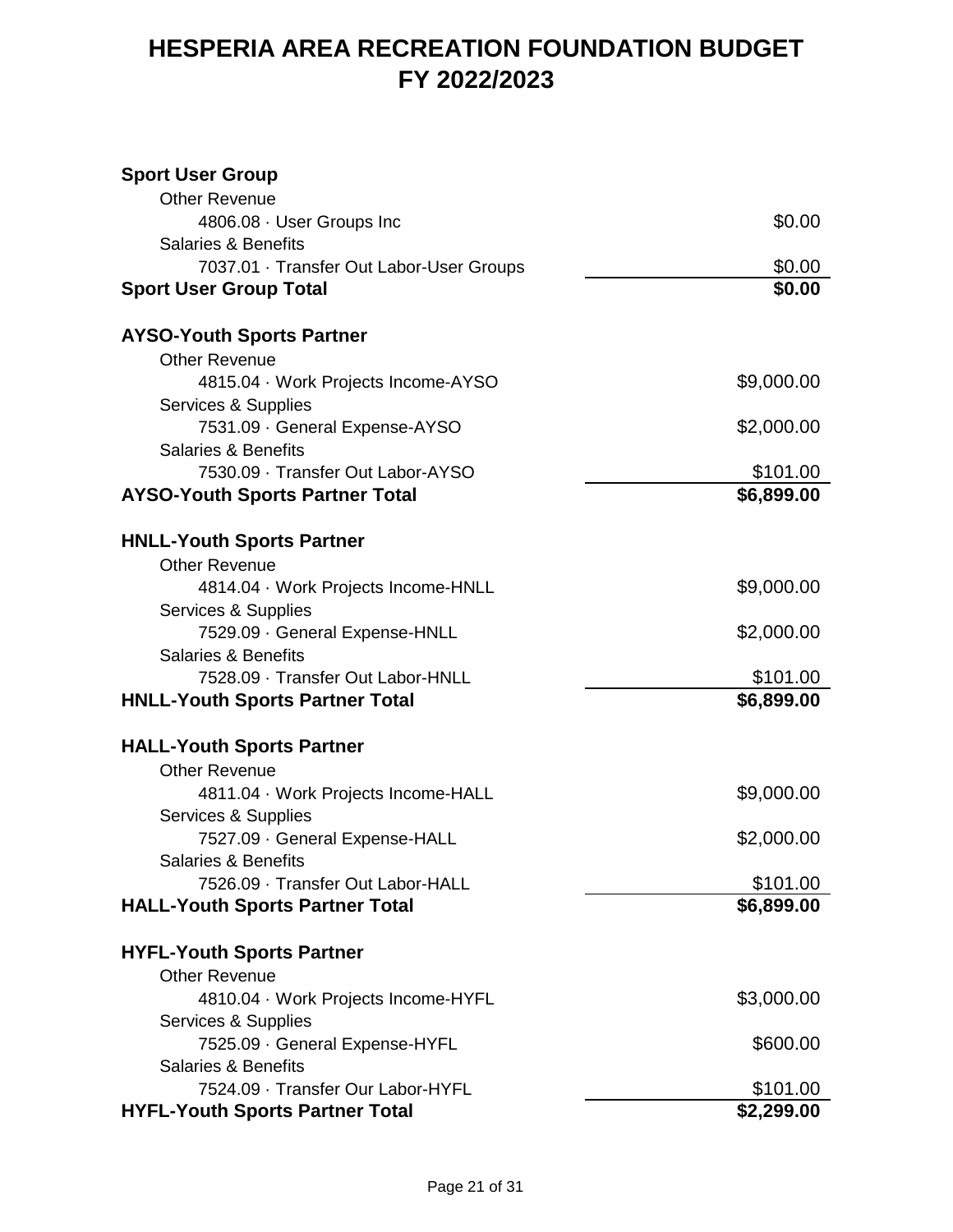#### **Aquatics-Youth Sports Partner** Other Revenue 4826.04 · Work Projects Aquatics Income  $$15,000.00$ Aquatics-Youth Sports Partner Total **\$15,000.00 Fouth Sports Total 349,446.00**

Page 22 of 31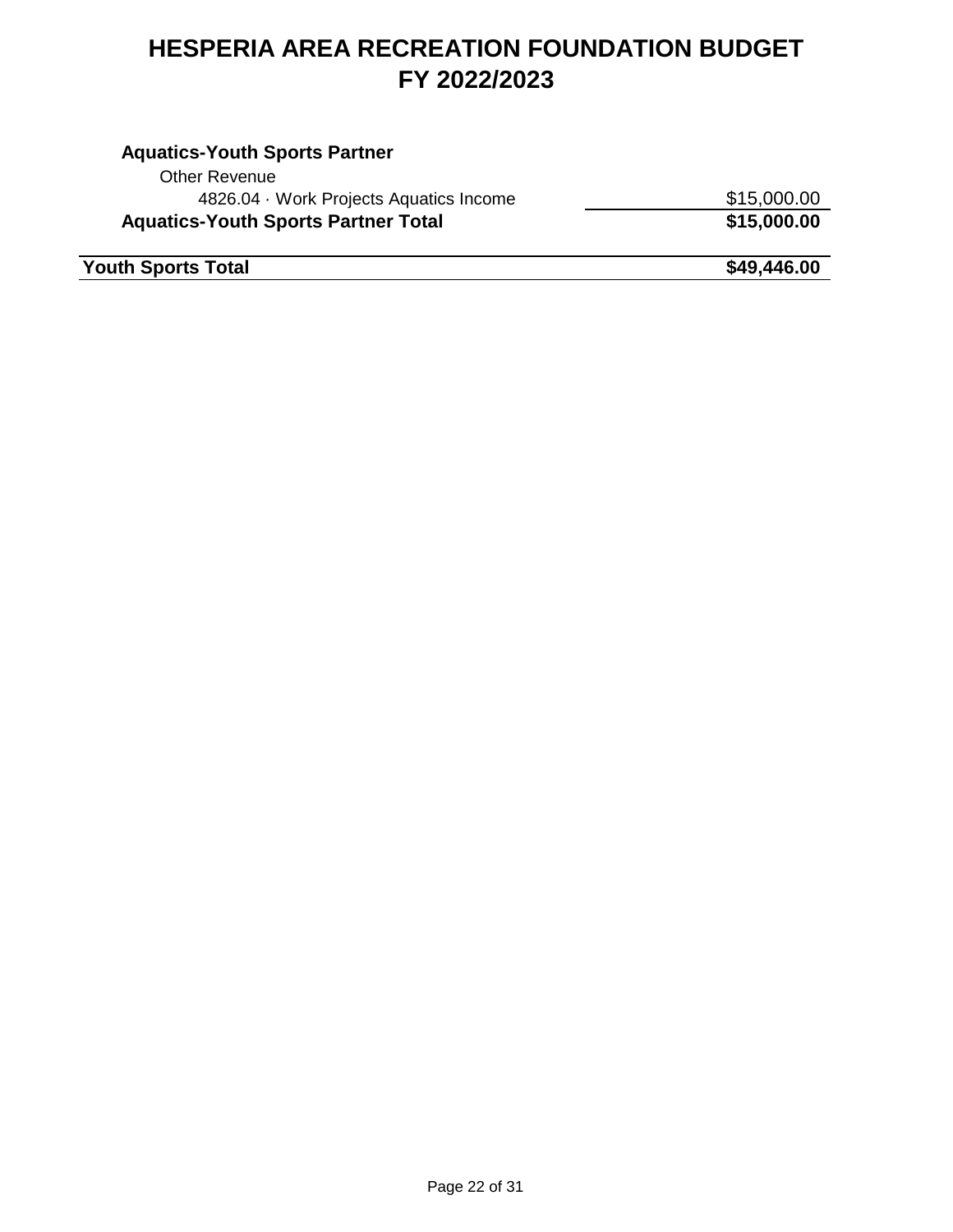#### **Adult Sports**

| <b>Adult Sports Total</b>                                                   | \$1,460.00                 |
|-----------------------------------------------------------------------------|----------------------------|
| <b>Softball - Fall Total</b>                                                | \$677.00                   |
| 7749.08 · Trnsfr Out Lbr-Adlt Sftbll FALL                                   | \$413.00                   |
| <b>Salaries &amp; Benefits</b>                                              |                            |
| 7747.08 · Adult Softball Exp - Fall                                         | \$1,010.00                 |
| 7748.08 · Adult Softball Ref Exp - Fall                                     | \$1,600.00                 |
| Services & Supplies                                                         |                            |
| 4782.08 · Adult Softball Inc - Fall                                         | \$3,700.00                 |
| <b>Other Revenue</b>                                                        |                            |
| Softball - Fall                                                             |                            |
|                                                                             |                            |
| 7732.08 · Trnsfr Out Lbr-Adlt Sftbll SUMR<br><b>Softball - Summer Total</b> | \$413.00<br>\$1,277.00     |
| <b>Salaries &amp; Benefits</b>                                              |                            |
| 7730.08 · Adult Softball Exp - Summer                                       | \$1,010.00                 |
| 7731.08 · Adult Softball Ref Exp - Summer                                   | \$1,000.00                 |
| Services & Supplies                                                         |                            |
| 4781.08 · Adult Softball Inc - Summer                                       | \$3,700.00                 |
| <b>Other Revenue</b>                                                        |                            |
| <b>Softball - Summer</b>                                                    |                            |
|                                                                             |                            |
| 7725.08 · Trnsfr Out Lbr-Adlt Sftbll SPRG<br><b>Softball - Spring Total</b> | \$413.00<br>\$757.00       |
| Salaries & Benefits                                                         |                            |
| 7723.08 · Adult Softball Exp - Spring                                       | \$1,010.00                 |
| 7724.08 · Adult Softball Ref Exp - Spring                                   | \$1,450.00                 |
| Services & Supplies                                                         |                            |
| 4780.08 · Adult Softball Inc - Spring                                       | \$3,630.00                 |
| <b>Other Revenue</b>                                                        |                            |
| <b>Softball - Spring</b>                                                    |                            |
|                                                                             |                            |
| 7942.08 · Transfer Out Labor-Pickleball<br><b>Pickle Ball Total</b>         | \$8,201.00<br>(\$1,251.00) |
| <b>Salaries &amp; Benefits</b>                                              |                            |
| 7944.08 · Pickle Ball-General Exp                                           | \$250.00                   |
| Services & Supplies                                                         |                            |
| 4715.08 · Pickle Ball-PPC                                                   | \$7,200.00                 |
| <b>Other Revenue</b>                                                        |                            |
|                                                                             |                            |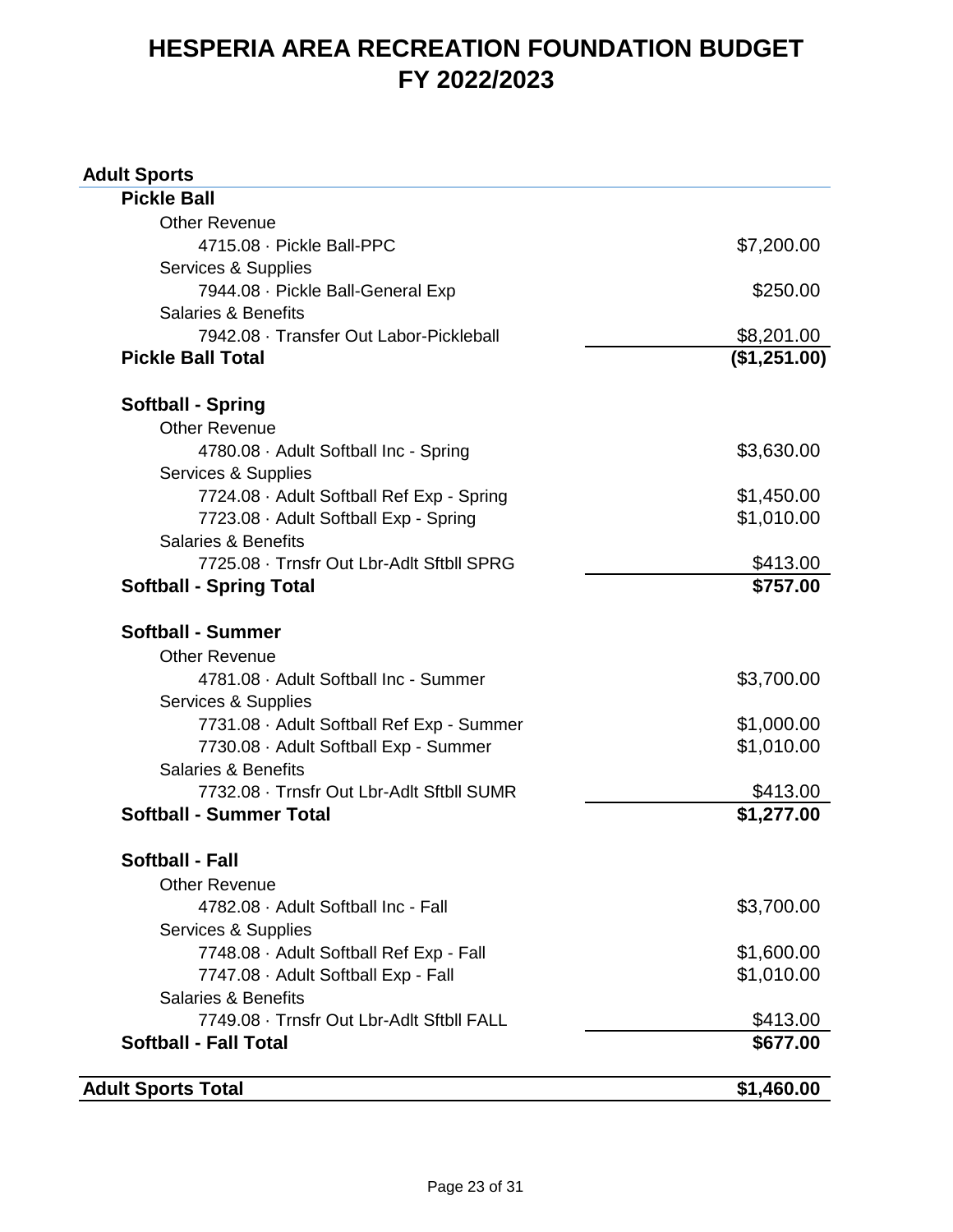#### **Skating**

| <b>Skating Total</b>                                     | \$21,665.00 |
|----------------------------------------------------------|-------------|
| <b>General Total</b>                                     | \$9,136.00  |
| 7134.03 · Transfer Out For Labor-PPC                     | \$31,594.00 |
| <b>Salaries &amp; Benefits</b>                           |             |
| 6706.01 · Chg Fees-PPC                                   | \$600.00    |
| 7132.03 · Skate Rentals Exp-PPC                          | \$4,000.00  |
| 7130.03 · General Exp-PPC                                | \$7,000.00  |
| 6607.06 · Taxes & Licenses-PPC                           | \$850.00    |
| 5505.01 · COS-Pwr Play Taxable Items                     | \$50.00     |
| Services & Supplies                                      |             |
| 4539.03 · Cash Over/Short-PPC                            | \$100.00    |
| 4533.03 · Vending Machine Income-PPC                     | \$0.00      |
| 4523.03 · Taxable Item-PPC                               | \$130.00    |
| 4522.03 · Skates, Rentals-PPC                            | \$13,500.00 |
| 4518.03 · Video Machine Income-PPC                       | \$3,500.00  |
| 4517.03 · Skate, Public-PPC                              | \$36,000.00 |
| <b>Other Revenue</b>                                     |             |
| <b>General</b>                                           |             |
|                                                          |             |
| <b>Facility Rentals Total</b>                            | \$12,529.00 |
| 7136.01 · Transfer Out Labor-PPC Parties                 | \$8,403.00  |
| 7135.03 · Facility Rental Exp-PPC<br>Salaries & Benefits | \$500.00    |
| Services & Supplies                                      |             |
| 4419.01 · Facility Rental Svc Charge-PPC                 | \$0.00      |
| 4408.01 · Fac Rentals-PPC                                | \$21,432.00 |
| <b>Other Revenue</b>                                     |             |
| <b>Facility Rentals</b>                                  |             |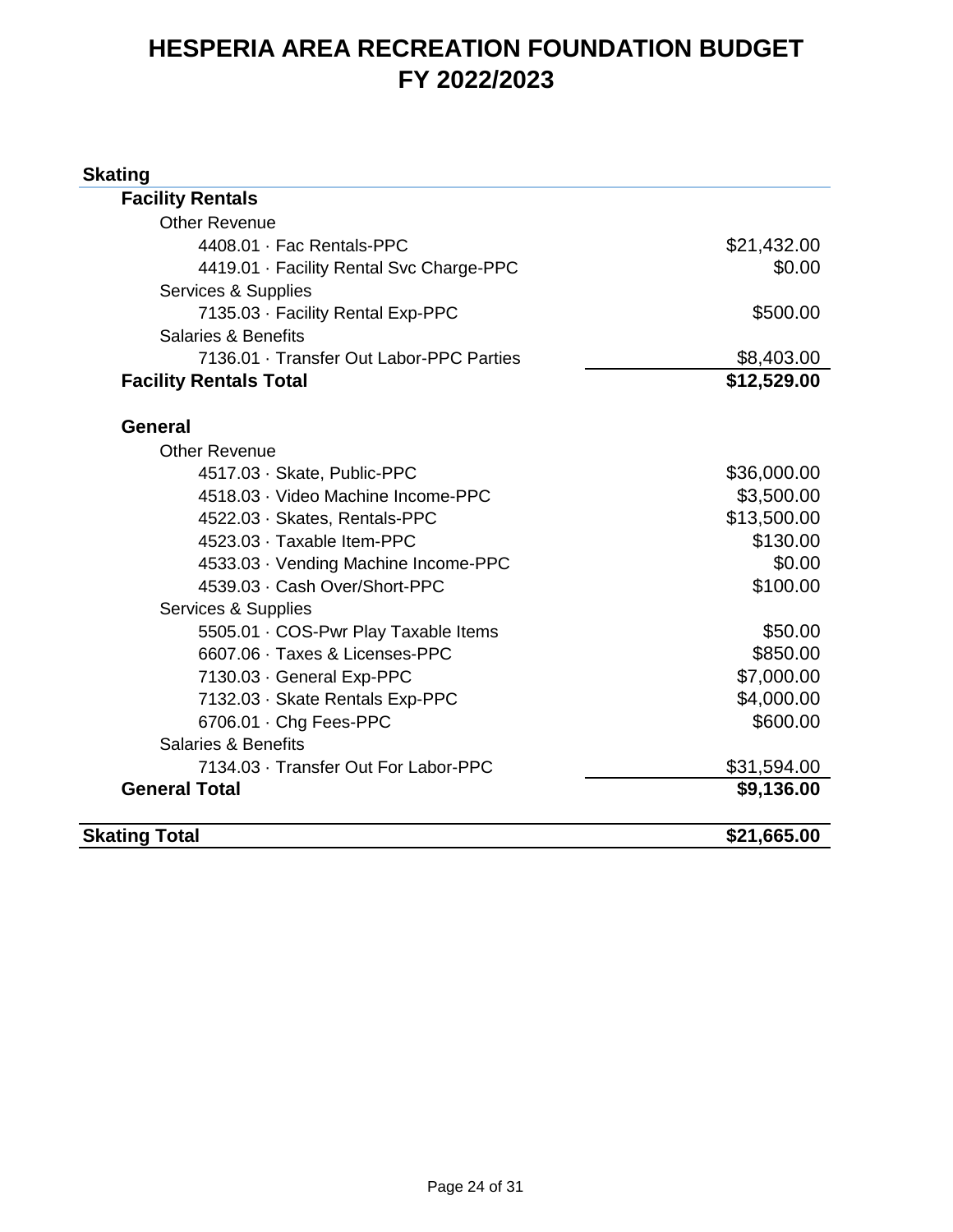#### **ASAP**

| Cottonwood                               |             |
|------------------------------------------|-------------|
| <b>Other Revenue</b>                     |             |
| 4567.04 · ASAP Fees Cottonwood           | \$25,545.00 |
| Services & Supplies                      |             |
| 7802.04 · ASAP Exp Cottonwood-Supplies   | \$900.00    |
| 7803.04 · ASAP Exp Cottonwood-Print/Mktg | \$100.00    |
| 7804.04 · ASAP Exp Cottonwood-Comm.      | \$750.00    |
| 7805.04 · ASAP Exp Cottonwood-First Aid  | \$50.00     |
| 7806.04 · ASAP Exp Cottonwood-Misc.      | \$150.00    |
| <b>Salaries &amp; Benefits</b>           |             |
| 7945.04 · Transfer Out Labor-Cottonwood  | \$22,802.00 |
| <b>Cottonwood Total</b>                  | \$793.00    |
| <b>Cypress</b>                           |             |
| <b>Other Revenue</b>                     |             |
| 4568.04 · ASAP Fees Cypress              | \$47,205.00 |
| Services & Supplies                      |             |
| 7807.04 · ASAP Exp Cypress-Supplies      | \$1,800.00  |
| 7809.04 · ASAP Exp Cypress-Print/Mkgt    | \$200.00    |
| 7810.04 · ASAP Exp Cypress-Comm.         | \$1,500.00  |
| 7811.04 · ASAP Exp Cypress-First Aid     | \$100.00    |
| 7812.04 · ASAP Exp Cypress-Misc.         | \$300.00    |
| <b>Salaries &amp; Benefits</b>           |             |
| 7946.04 · Transfer Out Labor-Cypress     | \$42,719.00 |
| <b>Cypress Total</b>                     | \$586.00    |
| <b>Hollyvale</b>                         |             |
| <b>Other Revenue</b>                     |             |
| 4577.04 · ASAP Fees Hollyvale            | \$25,545.00 |
| Services & Supplies                      |             |
| 7813.04 · ASAP Exp Hollyvale-Supplies    | \$900.00    |
| 7814.04 · ASAP Exp Hollyvale-Print/Mkgt  | \$100.00    |
| 7815.04 · ASAP Exp Hollyvale-Comm.       | \$750.00    |
| 7816.04 · ASAP Exp Hollyvale-First Aid   | \$50.00     |
| 7817.04 · ASAP Exp Hollyvale-Misc.       | \$150.00    |
| <b>Salaries &amp; Benefits</b>           |             |
| 7947.04 · Transfer Out Labor-Hollyvale   | \$22,802.00 |
| <b>Hollyvale Total</b>                   | \$793.00    |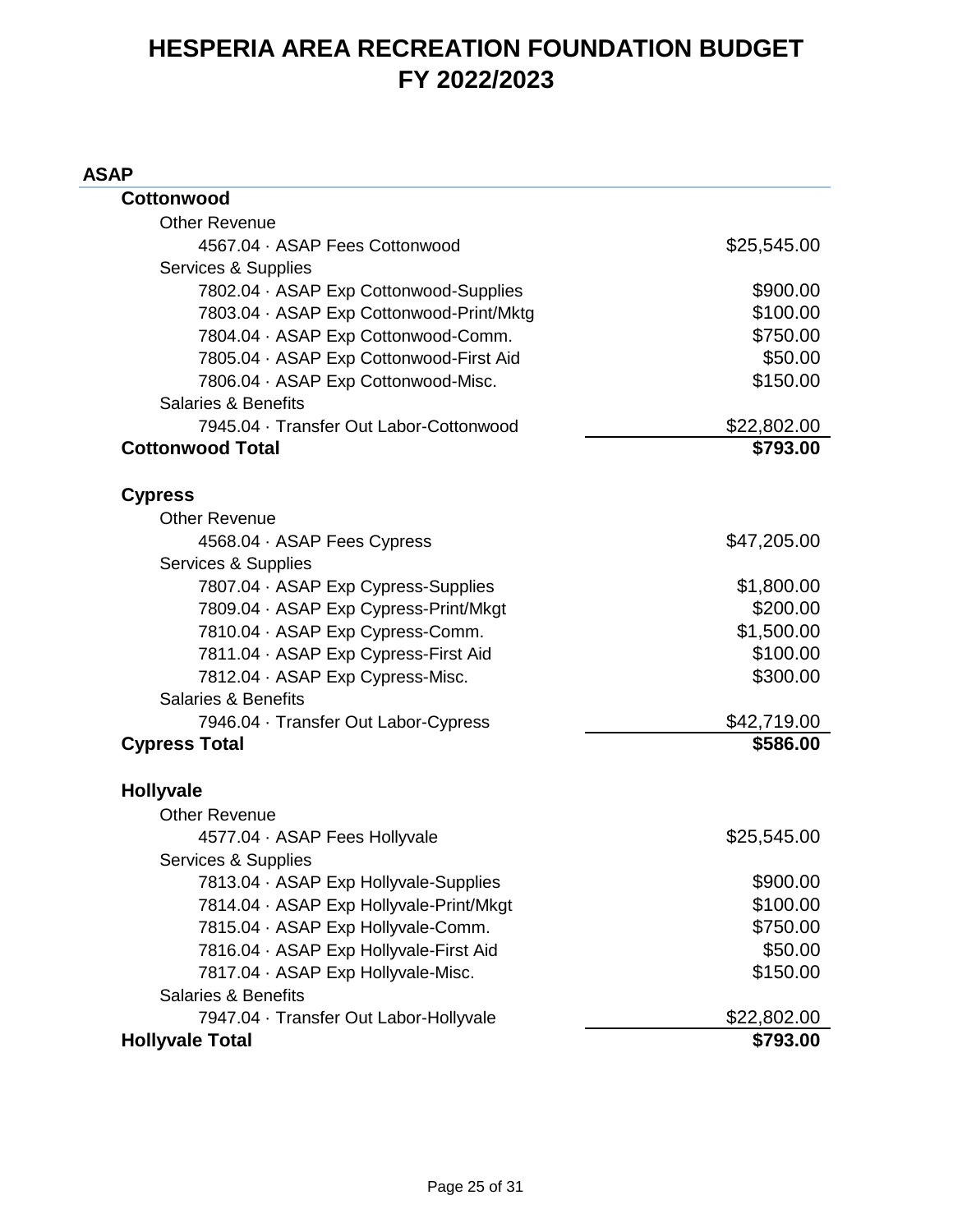#### **Kingston**

| <b>Other Revenue</b>                      |             |
|-------------------------------------------|-------------|
| 4582.04 · ASAP Fees Kingston              | \$20,910.00 |
| Services & Supplies                       |             |
| 7845.04 · ASAP Exp Kingston-Supplies      | \$900.00    |
| 7846.04 · ASAP Exp Kingston-Print/Mkgt    | \$100.00    |
| 7847.04 · ASAP Exp Kingston-Comm.         | \$750.00    |
| 7848.04 · ASAP Exp Kingston-First Aid     | \$50.00     |
| 7849.04 · ASAP Exp Kingston-Misc.         | \$150.00    |
| <b>Salaries &amp; Benefits</b>            |             |
| 7844.04 · Transfer Out Labor-Kingston     | \$17,420.00 |
| <b>Kingston Total</b>                     | \$1,540.00  |
| <b>Krystal</b>                            |             |
| <b>Other Revenue</b>                      |             |
| 4583.04 · ASAP Fees Krystal               | \$20,910.00 |
| Services & Supplies                       |             |
| 7818.04 · ASAP Exp Krystal-Supplies       | \$900.00    |
| 7819.04 · ASAP Exp Krystal-Print/Mkgt     | \$100.00    |
| 7820.04 · ASAP Exp Krystal-Comm.          | \$750.00    |
| 7821.04 · ASAP Exp Krystal-First Aid      | \$50.00     |
| 7822.04 · ASAP Exp Krystal-Misc.          | \$150.00    |
| <b>Salaries &amp; Benefits</b>            |             |
| 7948.04 · Transfer Out Labor-Krystal      | \$17,420.00 |
| <b>Krystal Total</b>                      | \$1,540.00  |
| <b>Mesquite Trails</b>                    |             |
| <b>Other Revenue</b>                      |             |
| 4592.04 · ASAP Fees Mesquite Trails       | \$73,635.00 |
| Services & Supplies                       |             |
| 7823.04 · ASAP Exp Mesquite Trls-Supplies | \$2,700.00  |
| 7824.04 · ASAP Exp Mesquite Trl-Prnt/Mkgt | \$300.00    |
| 7825.04 · ASAP Exp Mesquite Trls-Comm.    | \$2,250.00  |
| 7826.04 · ASAP Exp Mesquite Trls-Frst Aid | \$150.00    |
| 7827.04 · ASAP Exp Mesquite Trls-Misc.    | \$450.00    |
| <b>Salaries &amp; Benefits</b>            |             |
| 7950.04 · Transfer Out Labor-Mesqt Trails | \$58,967.00 |
| <b>Mesquite Trails Total</b>              | \$8,818.00  |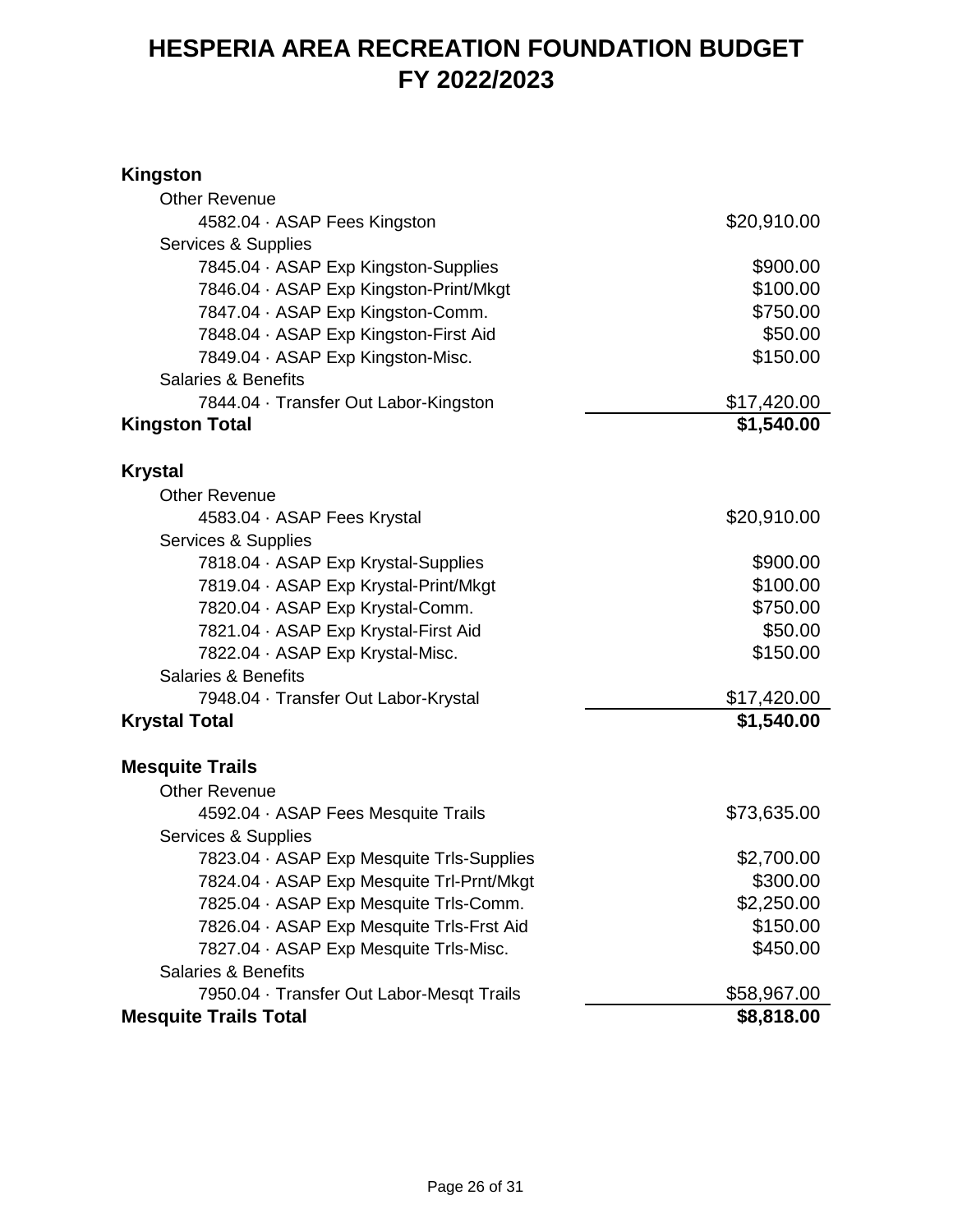#### **Mission Crest**

| <b>ASAP Total</b>                                                     | \$19,938.00 |
|-----------------------------------------------------------------------|-------------|
| <b>Topaz Total</b>                                                    | \$2,934.00  |
| 7951.04 · Transfer Out Labor-Topaz                                    | \$44,256.00 |
| <b>Salaries &amp; Benefits</b>                                        |             |
| 7837.04 · ASAP Exp Topaz-Misc.                                        | \$300.00    |
| 7836.04 · ASAP Exp Topaz-First Aid                                    | \$100.00    |
| 7835.04 · ASAP Exp Topaz-Comm.                                        | \$1,500.00  |
| 7834.04 · ASAP Exp Topaz-Print/Mkgt                                   | \$200.00    |
| 7833.04 · ASAP Exp Topaz-Supplies                                     | \$1,800.00  |
| Services & Supplies                                                   |             |
| 4594.04 · ASAP Fees Topaz                                             | \$51,090.00 |
| <b>Other Revenue</b>                                                  |             |
| <b>Topaz</b>                                                          |             |
|                                                                       | \$2,934.00  |
| 7949.04 · Transfer Out Labor-Mssn Crest<br><b>Mission Crest Total</b> | \$44,256.00 |
| Salaries & Benefits                                                   |             |
| 7832.04 · ASAP Exp Mission Crst-Misc.                                 | \$300.00    |
| 7831.04 · ASAP Exp Mission Crst-First Aid                             | \$100.00    |
| 7830.04 · ASAP Exp Mission Crst-Comm.                                 | \$1,500.00  |
| 7829.04 · ASAP Exp Mission Crst-Print/Mkg                             | \$200.00    |
| 7828.04 · ASAP Exp Mission Crst-Supplies                              | \$1,800.00  |
| Services & Supplies                                                   |             |
| 4593.04 · ASAP Fees Mission Crest                                     | \$51,090.00 |
| <b>Other Revenue</b>                                                  |             |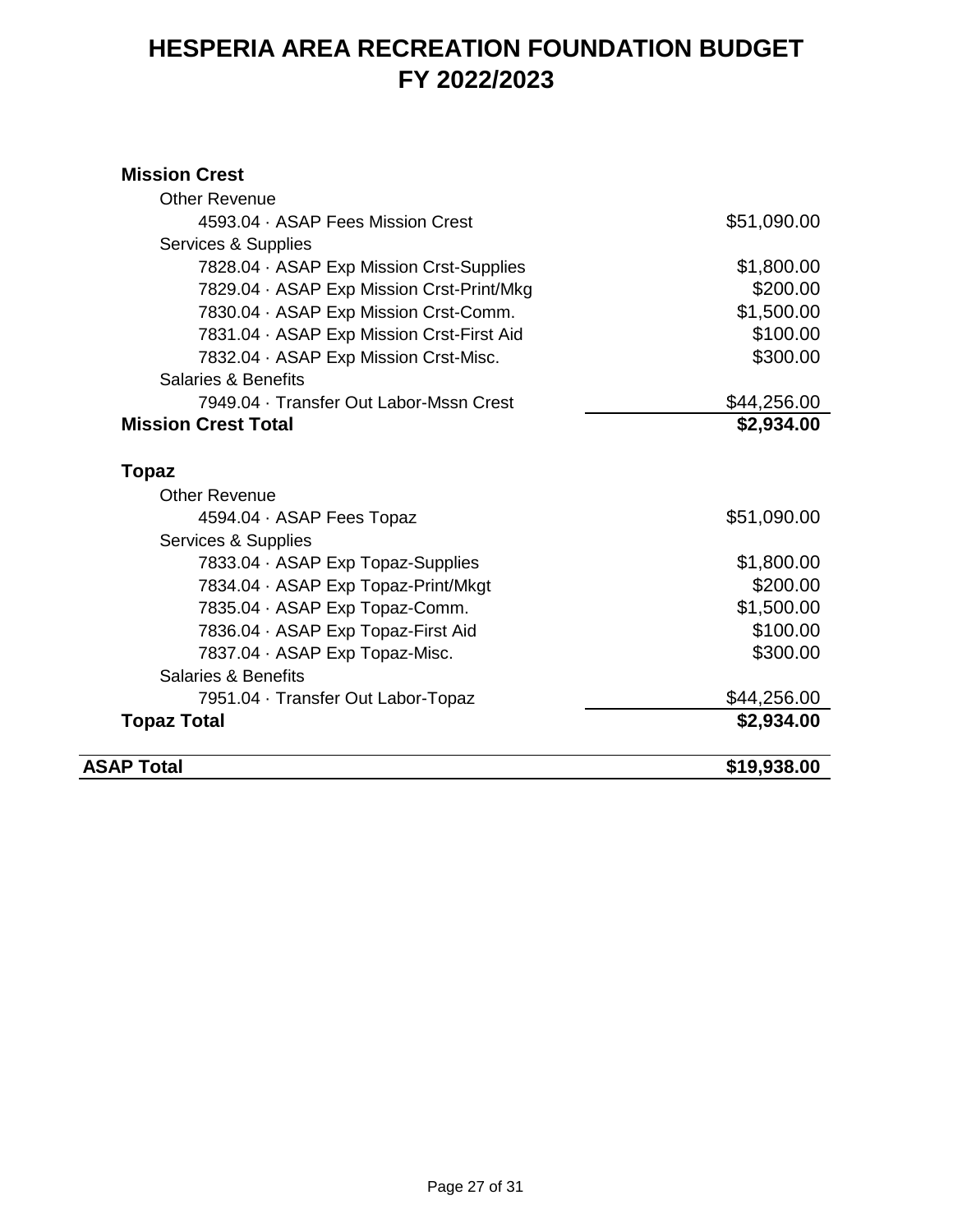#### **Kids Kamp**

| <b>Lime Street Summer</b>               |             |
|-----------------------------------------|-------------|
| <b>Other Revenue</b>                    |             |
| 4664.07 · KK-Reg Fees Summer            | \$96,221.00 |
| 4668.07 · KK-Field Trips                | \$5,000.00  |
| 4666.07 · KK-T-Shirts                   | \$600.00    |
| 4662.07 · KK-Late Fees-Summer           | \$50.00     |
| Services & Supplies                     |             |
| 7318.07 · KK Exp-LS                     | \$6,080.00  |
| 7338.07 · KK Field Trip Exp-LS          | \$5,000.00  |
| 7328.07 · KK T-Shirts Exp-LS            | \$600.00    |
| <b>Salaries &amp; Benefits</b>          |             |
| 7330.07 · Transfer Out For Labor KK-LS  | \$58,945.00 |
| <b>Lime Street Summer Total</b>         | \$31,246.00 |
|                                         |             |
| <b>Lime Street Fall I</b>               |             |
| <b>Other Revenue</b>                    |             |
| 4823.07 · KK Reg Fees Fall I            | \$4,900.00  |
| 4824.07 · KK Late Fees Fall I           | \$10.00     |
| Services & Supplies                     |             |
| 7842.07 · Kids Kamp Fall I Exp          | \$300.00    |
| <b>Salaries &amp; Benefits</b>          |             |
| 7843.07 · Transfer Out Labor-KK Fall I  | \$2,136.00  |
| <b>Lime Street Fall I Total</b>         | \$2,474.00  |
|                                         |             |
| <b>Lime Street Fall II</b>              |             |
| <b>Other Revenue</b>                    |             |
| 4951.07 · KK Reg Fees Fall II           | \$2,165.00  |
| 4950.07 · KK Late Fees Fall II          | \$10.00     |
| Services & Supplies                     |             |
| 7954.07 · Kids Kamp Fall Exp II         | \$248.00    |
| <b>Salaries &amp; Benefits</b>          |             |
| 7956.07 · Transfer Out Labor-KK Fall II | \$1,281.00  |
| <b>Lime Street Fall II Total</b>        | \$646.00    |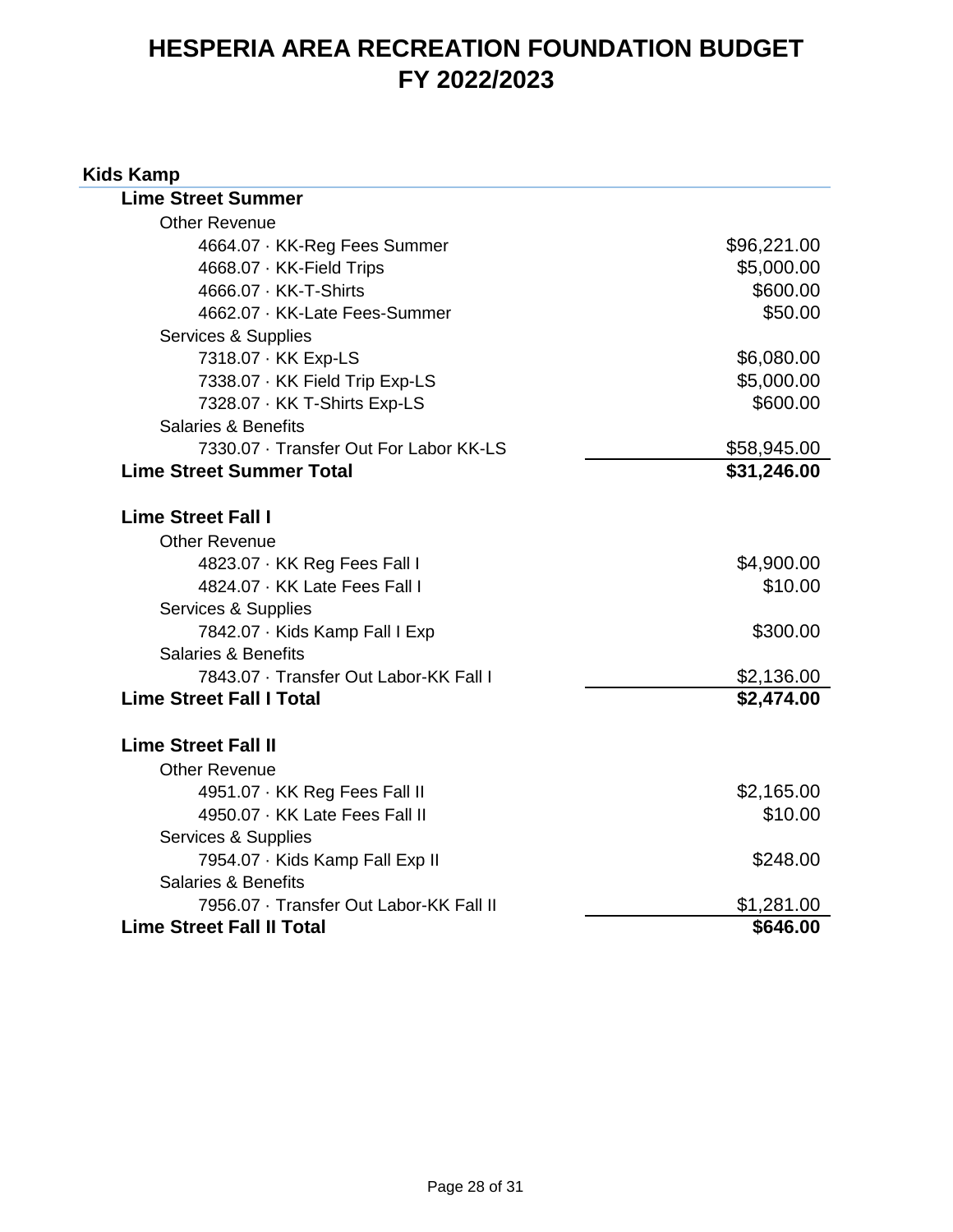#### **Lime Street Winter**

| Kids Kamp Total                        | \$38,858.00 |
|----------------------------------------|-------------|
| <b>Overpayments Total</b>              | \$0.00      |
| 4670.07 · Kids Kamp Overpayments       | \$0.00      |
| <b>Other Revenue</b>                   |             |
| <b>Overpayments</b>                    |             |
| <b>Lime Street Spring Total</b>        | \$2,477.00  |
| 7958.07 · Transfer Out Labor-KK Spring | \$2,136.00  |
| Salaries & Benefits                    |             |
| 7985.07 · Kids Kamp Spring Exp         | \$298.00    |
| Services & Supplies                    |             |
| 4954.07 · KK Late Fees Spring          | \$10.00     |
| 4955.07 · KK Reg Fees Spring           | \$4,901.00  |
| <b>Other Revenue</b>                   |             |
| <b>Lime Street Spring</b>              |             |
| <b>Lime Street Winter Total</b>        | \$2,015.00  |
| 7955.07 · Transfer Out Labor-KK Winter | \$3,417.00  |
| <b>Salaries &amp; Benefits</b>         |             |
| 7957.07 · Kids Kamp Winter Exp         | \$498.00    |
| Services & Supplies                    |             |
| 4952.07 · KK Late Fees Winter          | \$20.00     |
| 4953.07 · KK Reg Fees Winter           | \$5,910.00  |
| <b>Other Revenue</b>                   |             |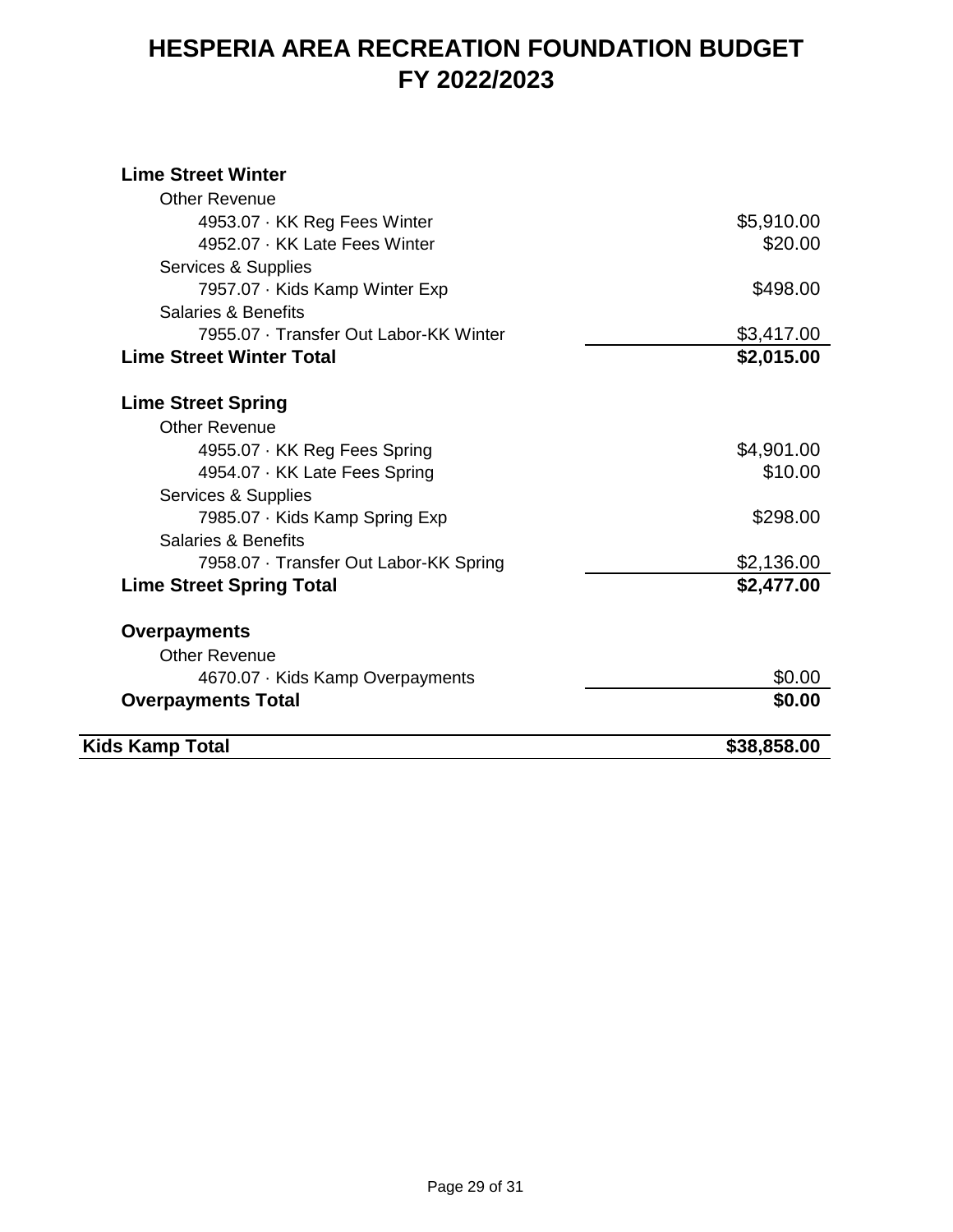#### **Aquatics**

| <b>Swim Lessons</b>                       |              |
|-------------------------------------------|--------------|
| <b>Other Revenue</b>                      |              |
| 4450.02 · Swim Registration-Aquatics      | \$59,484.00  |
| Services & Supplies                       |              |
| 7072.02 · General-Swim Lessons Exp        | \$1,000.00   |
| 7071.02 · Advertising-Swim Lessons Exp    | \$275.00     |
| 7050.02 · Swim Registration Exp-Aquatics  | \$0.00       |
| <b>Salaries &amp; Benefits</b>            |              |
| 7070.02 · Transfer Out Labor-Swim Lessons | \$29,460.00  |
| <b>Swim Lessons Total</b>                 | \$28,749.00  |
| <b>Open Swim</b>                          |              |
| <b>Other Revenue</b>                      |              |
| 4451.02 · Open Swim-Aquatics              | \$48,000.00  |
| 4453.02 · Pool Passes-Aquatics            | \$20.00      |
| Services & Supplies                       |              |
| 7069.02 · General-Open Swim Exp           | \$1,241.00   |
| 7068.02 · Advertising-Open Swim Exp       | \$50.00      |
| <b>Salaries &amp; Benefits</b>            |              |
| 7067.02 · Transfer Out Labor-Open Swim    | \$34,888.00  |
| <b>Open Swim Total</b>                    | \$11,841.00  |
| <b>Facility Rentals</b>                   |              |
| <b>Other Revenue</b>                      |              |
| 4452.02 · Pool Rentals-Aquatics           | \$6,400.00   |
| Services & Supplies                       |              |
| 7066.02 · General-Pool Rentals Exp        | \$400.00     |
| 7065.02 · Advertising-Pool Rentals Exp    | \$50.00      |
| Salaries & Benefits                       |              |
| 7064.02 · Transfer Out Labor-Pool Rentals | \$9,408.00   |
| <b>Facility Rentals Total</b>             | (\$3,458.00) |
| <b>Lifeguard/WSI Classes</b>              |              |
| <b>Other Revenue</b>                      |              |
| 4454.02 · Lifeguard/WSI Classes-Aquatics  | \$4,310.00   |
| Services & Supplies                       |              |
| 7055.02 · Training/Classes Exp-Aquatics   | \$2,835.00   |
| <b>Lifeguard/WSI Classes Total</b>        | \$1,475.00   |